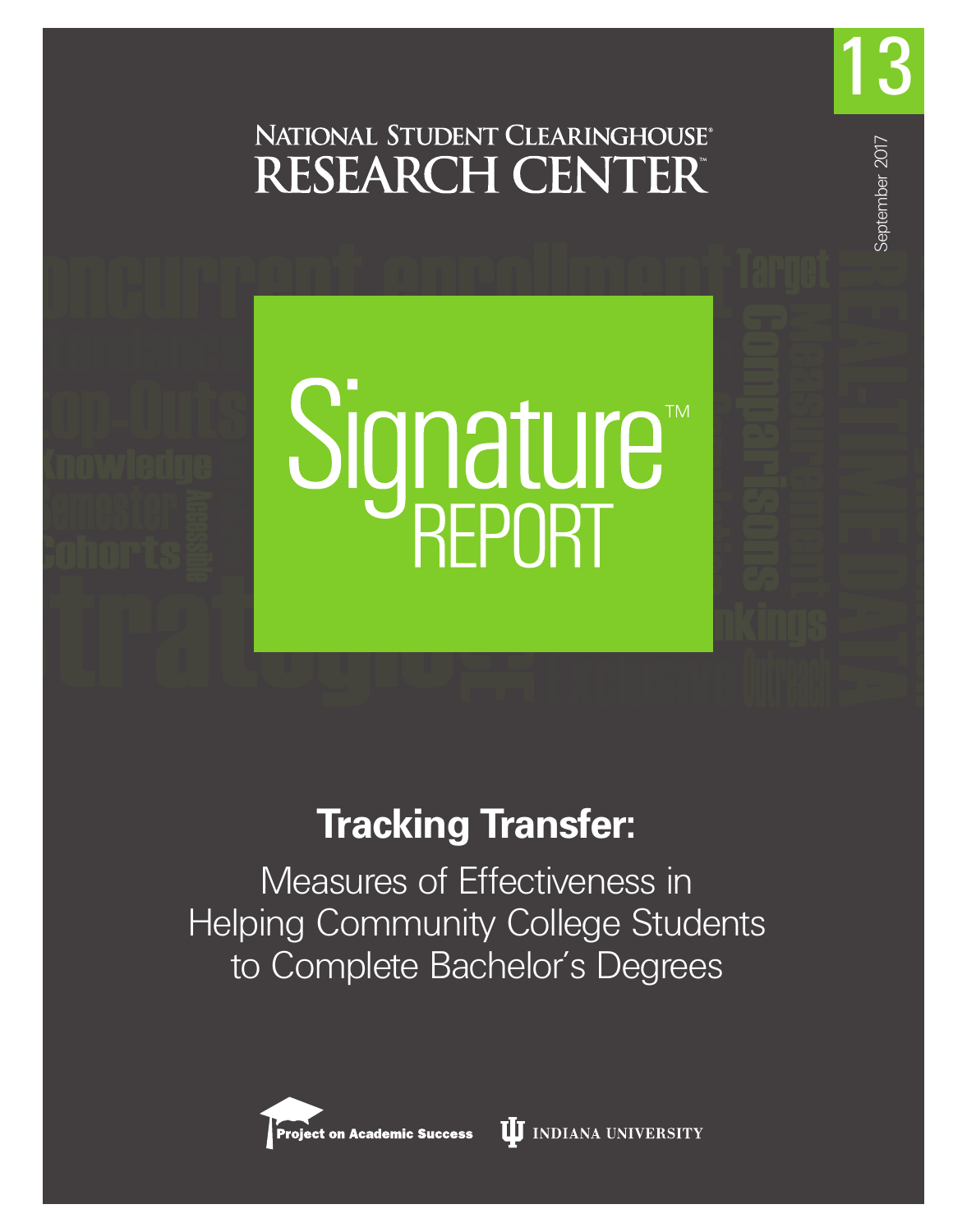

# **Tracking Transfer: Measures of Effectiveness in Helping Community College Students to Complete Bachelor's Degrees**

**Suggested Citation:** Shapiro, D., Dundar, A., Huie, F., Wakhungu, P.K., Yuan, X., Nathan, A. & Hwang, Y. (2017, September). Tracking Transfer: Measures of Effectiveness in Helping Community College Students to Complete Bachelor's Degrees (Signature Report No. 13). Herndon, VA: National Student Clearinghouse Research Center.

# TABLE OF CONTENTS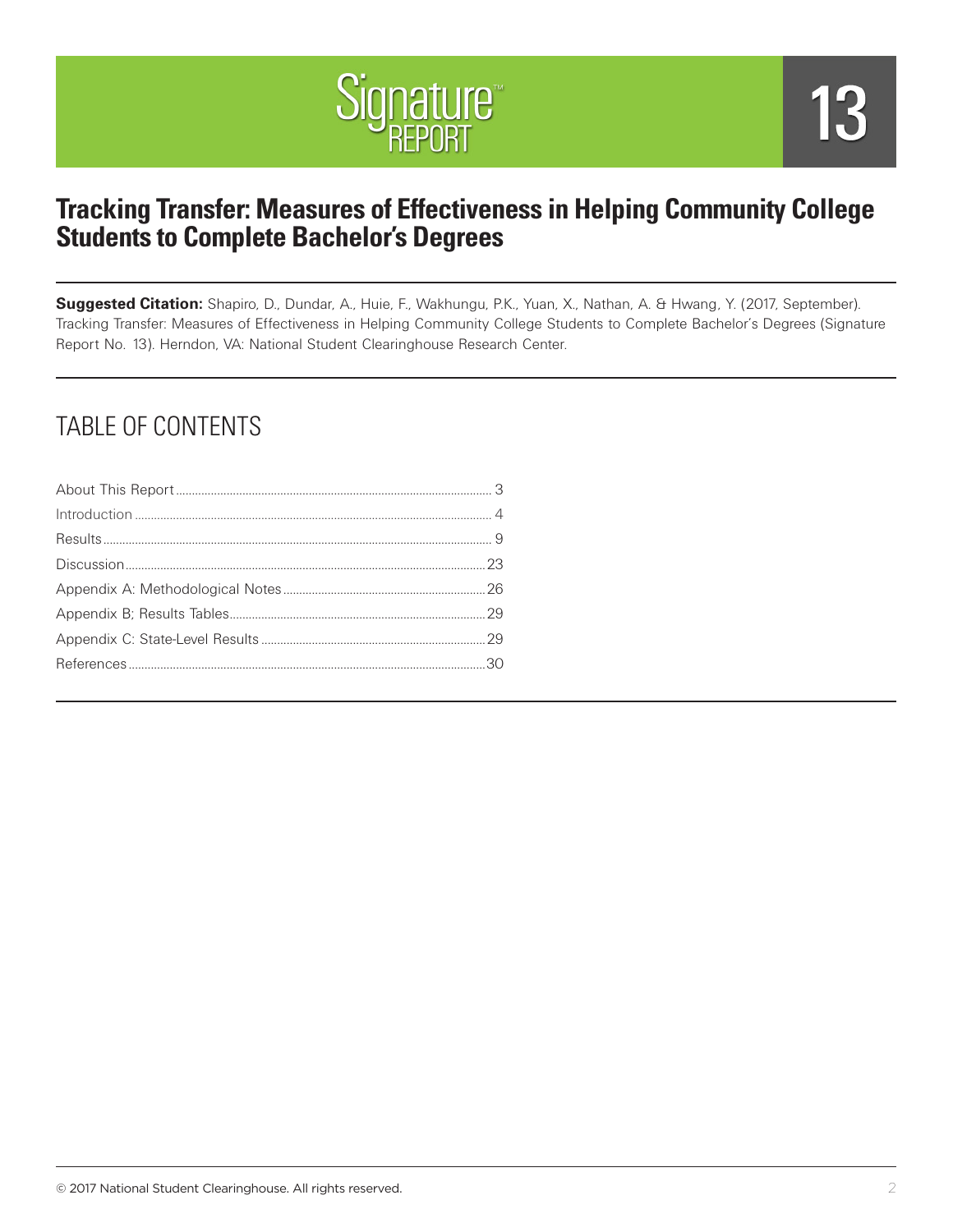# ABOUT THIS REPORT

#### **AUTHORS**

National Student Clearinghouse Research Center Doug Shapiro Afet Dundar Faye Huie

Project on Academic Success, Indiana University Phoebe Khasiala Wakhungu Xin Yuan Angel Nathan Youngsik Hwang

#### **ACKNOWLEDGEMENTS**

The research for the original Tracking Transfer report released in 2016 was conducted through a partnership between the Aspen Institute's College Excellence Program; the Community College Research Center (CCRC) at Teachers College, Columbia University; and the National Student Clearinghouse Research Center. John Fink of CCRC also provided feedback on drafts of this report, for which we are grateful.

The authors would also like to thank Victor Borden, director of Project on Academic Success and Professor of Higher Education and Student Affairs at Indiana University for his comments and suggestions, and Diana Gillum of the National Student Clearinghouse Research Center for her work to make the Clearinghouse data analysis ready. Of course, any remaining errors or omissions are solely the responsibility of the authors.

#### **SPONSOR**

This report was supported by a grant from the Lumina Foundation. Lumina Foundation, an Indianapolis-based private foundation, is committed to enrolling and graduating more students from college — especially 21st century students: low-income students, students of color, first-generation students and adult learners. Lumina's goal is to increase the percentage of Americans who hold high-quality degrees and credentials to 60 percent by 2025. Lumina pursues this goal in three ways: by identifying and supporting effective practice, through public policy advocacy, and by using our communications and convening power to build public will for change. For more information, log on to www.luminafoundation.org.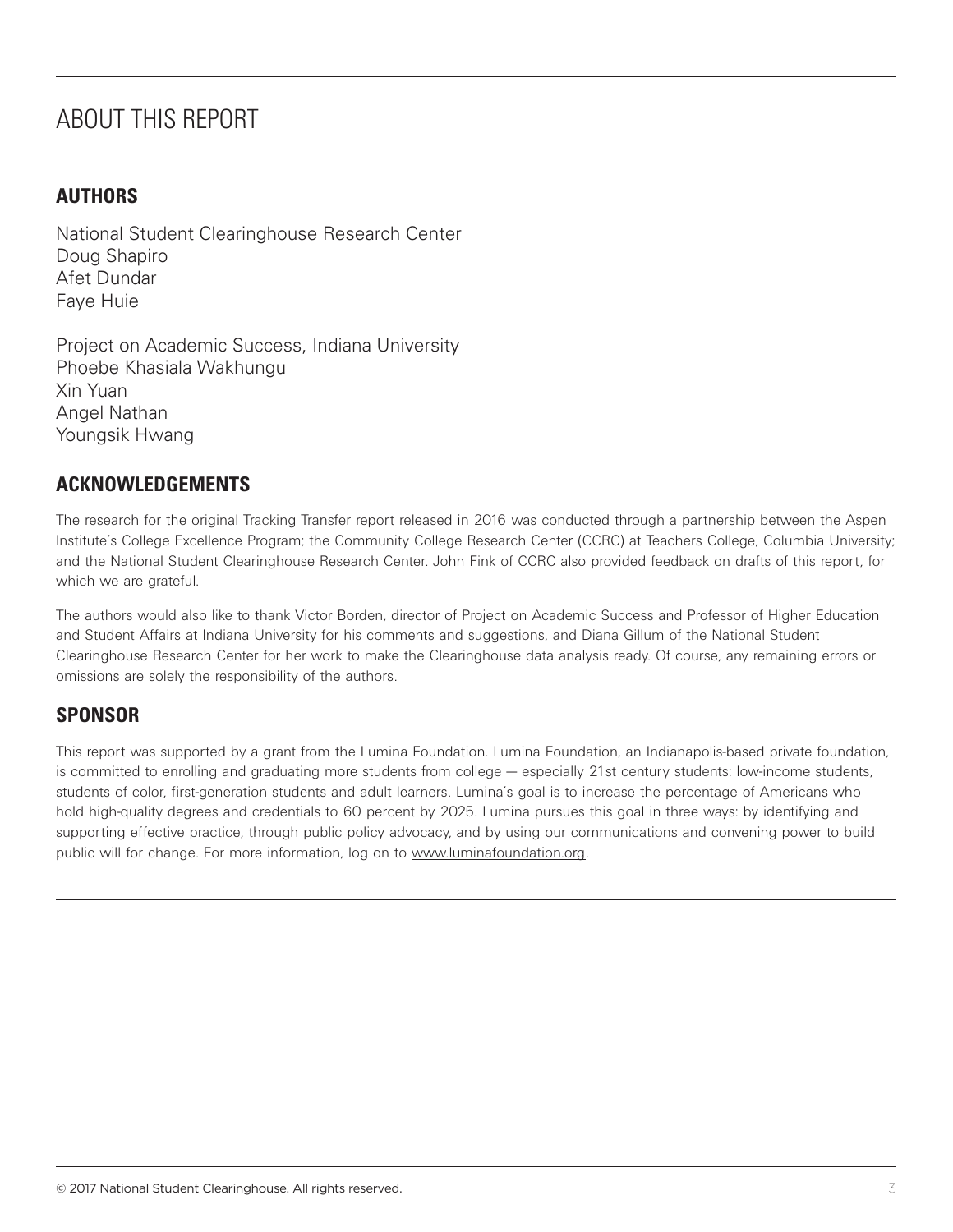# INTRODUCTION

This report is an update of the January 2016 Transfer Tracking report, which was a collaboration among the National Student Clearinghouse Research Center, the Community College Research Center (CCRC) at Teachers College, Columbia, and Aspen Institute's College Excellence Program (Jenkins & Fink, 2016). It is the first in an annual series from the National Student Clearinghouse Research Center that will investigate postsecondary student transfer outcomes. The goal is to provide institutions and states with a set of specific, up-to-date metrics with which to benchmark and measure progress. The 2016 report focused on the transfer and bachelor's degree completion outcomes of students who started at two-year institutions. It created a new set of metrics that have redefined how successful transfer partnerships between two- and four-year institutions and among systems of institutions within states are measured. This 2017 report updates those outcomes by three years, using a new cohort of degreeseeking students who started their postsecondary education at a two-year public institution in the fall of 2010. This report also disaggregates the different transfer metrics by state to cover institutional, state, and national postsecondary transfer statistics for the different levels of benchmarking and policymaking. Results from the 2017 report can be used as a benchmarking reference in institutional-level reports, in particular by two- and four-year institutions.

The previous National Student Clearinghouse Signature report (Shapiro et al., 2015) demonstrated the prevalence of transfer and mobility among all students, regardless of the starting institution type. The analyses presented in this report focus solely on the vertical transfers for students who began their postsecondary education at a community college. Recently, educational researchers at the CCRC and Aspen Institute began investigating strategies that may increase the success, prevalence, and outcomes of two- to four-year transfers (Wyner, Deane, Jenkins, & Fink, 2016). In light of these efforts, regular updates are needed to track the progress and effectiveness of these strategies and, ultimately, build on success.

#### **Defining Transfer and Report Outcomes**

This report defines student transfer as movement from a two-year institution to a four-year institution with or without first receiving an award (either a certificate or associate degree), including transfer across institutions, sectors, and states. The report includes all first-time students, regardless of whether they enrolled exclusively full time, exclusively part time, or had mixed enrollments.

This report uses the five metrics developed in the original Tracking Transfer report (Jenkins & Fink, 2016). These five metrics are becoming standards in the field because they enable community colleges, as transfer-sending institutions, and four-year institutions, as transfer-receiving institutions, to measure their effectiveness in meeting the needs of students and states. Table 1 below presents the definitions of the metrics.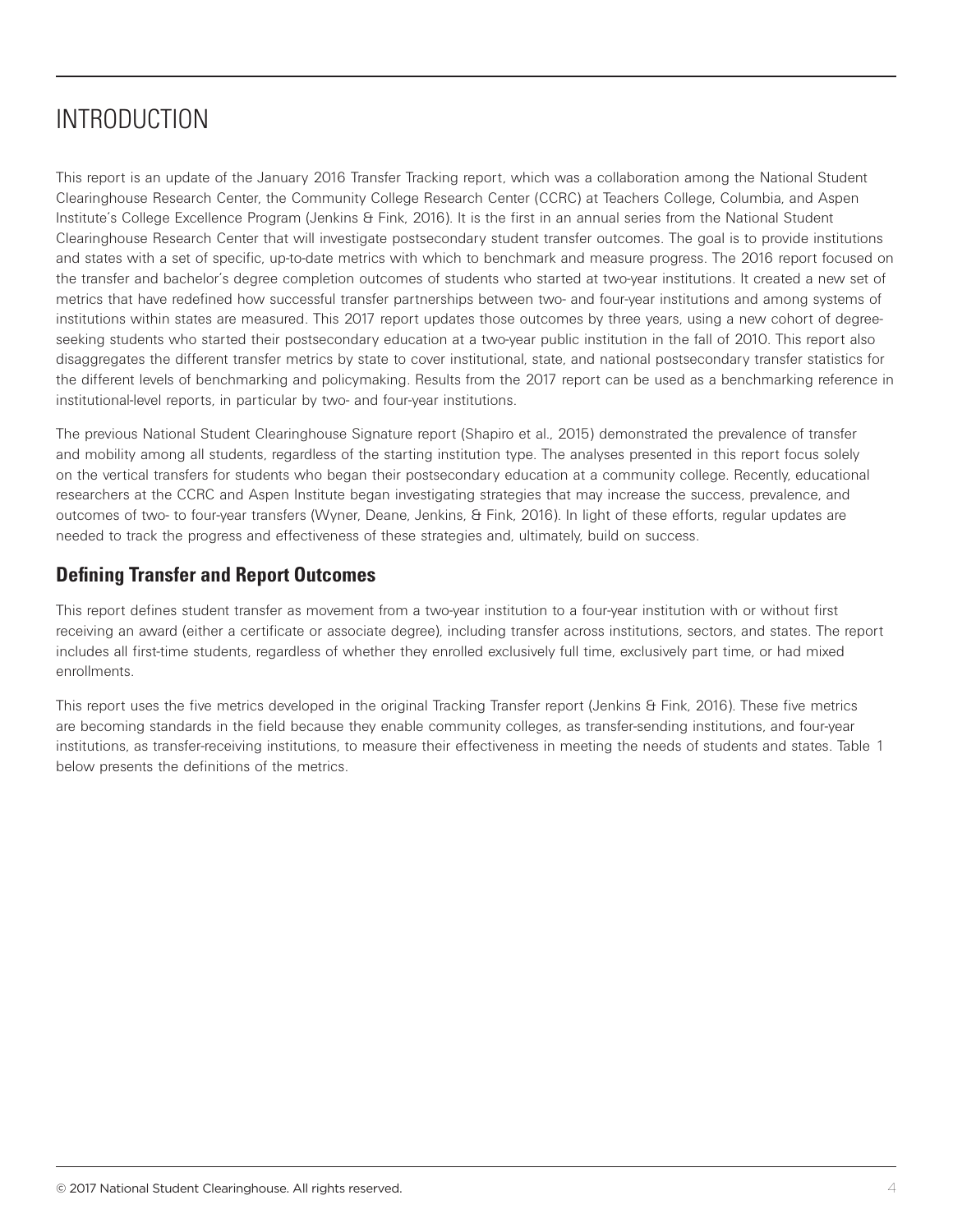#### **Table 1. Outcome Definitions**

| Institutional Outcome                                  | Definition                                                                                                                                                                                                                                                                                                                                                                                                                                                                                                 | Unit of Analysis                                           |
|--------------------------------------------------------|------------------------------------------------------------------------------------------------------------------------------------------------------------------------------------------------------------------------------------------------------------------------------------------------------------------------------------------------------------------------------------------------------------------------------------------------------------------------------------------------------------|------------------------------------------------------------|
| Transfer-out rate                                      | The number of transfer students who<br>started at the community college<br>divided by the number of students in the<br>community college's fall 2010 cohort.                                                                                                                                                                                                                                                                                                                                               | Community college                                          |
| Transfer-with-award rate                               | The number of transfer students who<br>started at the community college and<br>earned a certificate or associate degree<br>from that college prior to their earliest<br>enrollment at a four-year institution,<br>divided by the number of transfer<br>students in the community college's fall<br>2010 cohort.                                                                                                                                                                                            | Community college                                          |
| Transfer-out bachelor's completion rate                | The number of transfer students who<br>started at the community college and<br>earned a bachelor's degree from any<br>four-year institution within six years of<br>community college entry, divided by<br>the number of transfer students in the<br>community college's fall 2010 cohort.                                                                                                                                                                                                                  | Community college                                          |
| Transfer-in bachelor's completion rate                 | The number of transfer students in<br>the fall 2010 cohort who started at<br>any community college and earned a<br>bachelor's degree from the four-year<br>institution within six years of community<br>college entry, divided by the number of<br>transfer students in the fall 2010 cohort<br>who started at any community college<br>and enrolled at the four-year institution.<br>Transfer students who enrolled at<br>multiple four-year institutions were<br>counted for each four-year institution. | Four-year institution                                      |
| Community college cohort bachelor's<br>completion rate | The number of students who started<br>at a community college and earned a<br>bachelor's degree from any four-year<br>institution within six years of community<br>college entry, divided by the total<br>number of students in the community<br>college's fall 2010 cohort.                                                                                                                                                                                                                                | Community college and four-year<br>institution partnership |

The same five metrics are also presented by a set of institutional characteristics (program mix, urbanicity, average student socioeconomic status (SES), selectivity as well as income and other student characteristics in order to provide the necessary student, institution, and community context (see Appendix A for detailed definitions of each measure).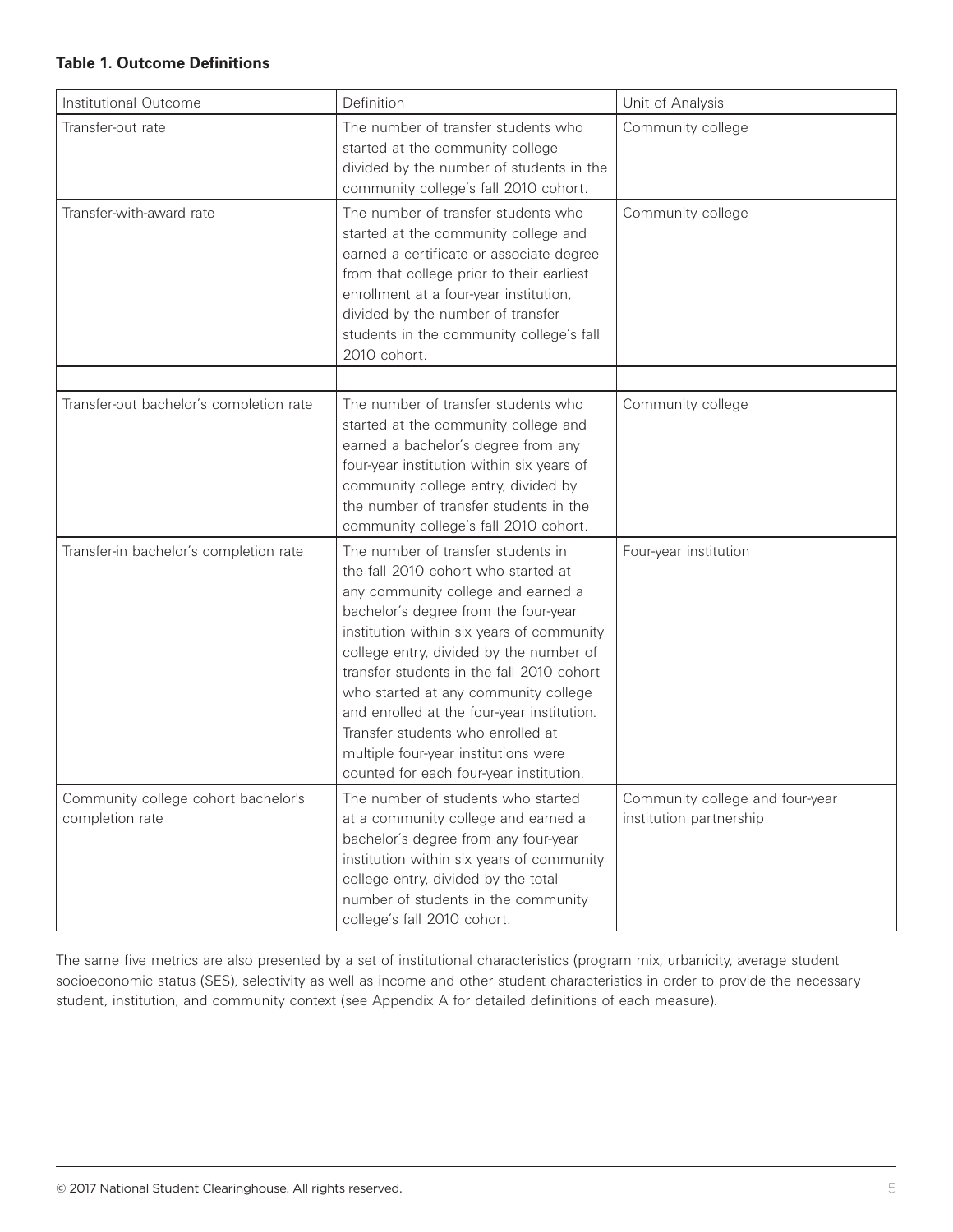### **Literature Review**

Of the students pursing higher education in the United States, roughly 40 percent of first time freshmen start in community colleges (Doyle, 2009; NCES, 2015; Shapiro et al., 2015; Shapiro et al., 2016). Among students who start postsecondary education at two-year public institutions, 42 percent are from low-income families (Policy Alert, 2011). Jenkins and Fink (2016) found that lower income students were as likely as higher income students to earn an associate degree or certificate before they transferred to four-year institutions, but less likely to transfer or earn a bachelor's degree after transfer. Considering that sizable proportion of all entering postsecondary students begin their college education at a community college, it is important to investigate the patterns of transition into a four-year institution.

Previous studies indicate that although a majority of students transfer from community colleges without a degree (Shapiro et al., 2015), the likelihood they will earn a bachelor's degree from a four-year institution is stronger if they earned a certificate or an associate degree before transferring (Ehrenberg & Smith, 2004; Crook, Chellman, & Holod, 2012; Shapiro et al., 2013; Kopko & Crosta, 2016). Jenkins and Fink (2016), however, highlighted that the connection between community college credential and bachelor degree completion is unclear in most states. In regards to time to degree, Litchtenberger and Dietrich (2017) found that while community college attendance can extend time to degree, it has little bearing on bachelor's degree completion after six years of enrollment. This report extends these previous findings by investigating five different transfer metrics for the two-year institutions in which students started as well as the four-year institution to which they subsequently transferred. These analyses are also disaggregated by different institutional and student characteristics in order to provide a more detailed and comprehensive look at current vertical transfer and completion patterns.

Despite the variations in findings regarding the impact of community college enrollment on bachelor's degree completion, researchers have identified some challenges in the student transfer process. Politics and divergent academic cultures lead to curricular and cultural gaps between community colleges and four-year higher education institutions (Kopko & Crosta, 2016; Senie, 2014; Townsend & Wilson, 2009). Other factors include the environmental differences between community colleges and four-year institutions, the absence of articulation agreements between four-year colleges and two-year institutions, and disparities in student academic preparedness (Bailey, 2012; Bailey & Cho, 2010; Doyle, 2009; Ishitani, 2006). The results provided here show the transfer and completion patterns for students who transfer into four-year institutions as well as the completion patterns for these students after they transfer into a four-year institution. These findings acknowledge the space for the institutional evolution of student transfer practices in order to promote higher educational attainment for postsecondary students. Particularly, customizing programs and policies according to the transfer goals that community colleges and four-year institutions are striving to achieve.

Articulation agreements amongst institutions have been identified as one of the biggest enhancements needed to ease the transition for students moving between multiple institutions (Hodara, Martinez-Wenzl, Stevens & Mazzeo, 2016; Jenkins & Fink, 2016; Stern, 2016). Various state and national initiatives have been proposed as possible frameworks to simplify the transfer process for students (Mathien, Nepstad, Potenza, Kim, & Mertes, 2016; Tennessee Higher Education Commission, 2016; Walker, Sherman, & Shea, 2016). These agreements help community college students complete baccalaureate degrees by maximizing the transfer of credits in order to meet the degree requirements of the four-year institutions to which they transfer (Townsend, 2007). This report can help guide these initiatives by providing national results that schools can use as benchmarks against their own patterns to help inform policies, goals and progress.

Faculty, administrators, and policymakers need to gain a more comprehensive understanding of the intricate movements involved with student enrollment, in order to design appropriate policies and programs to help transfer students meet their educational goals (Borden, 2004; Friedel & Wilson, 2015; Hannenmann & Hazenbush, 2014; Marling, 2013). The detailed findings provided in this report are useful for state and institutional policymakers as well as college administrators and the public. Although prior research has investigated two- to four-year transfer patterns (Jenkins & Fink, 2016; Shapiro et al., 2015), this report is the first in an annual series that provides up-to-date statistics for both two- and four-year institutions by different institutional and student characteristics. Having a more nuanced understanding of two- to four-year transfer patterns will better equip institutional policymakers to accommodate students on different enrollment pathways.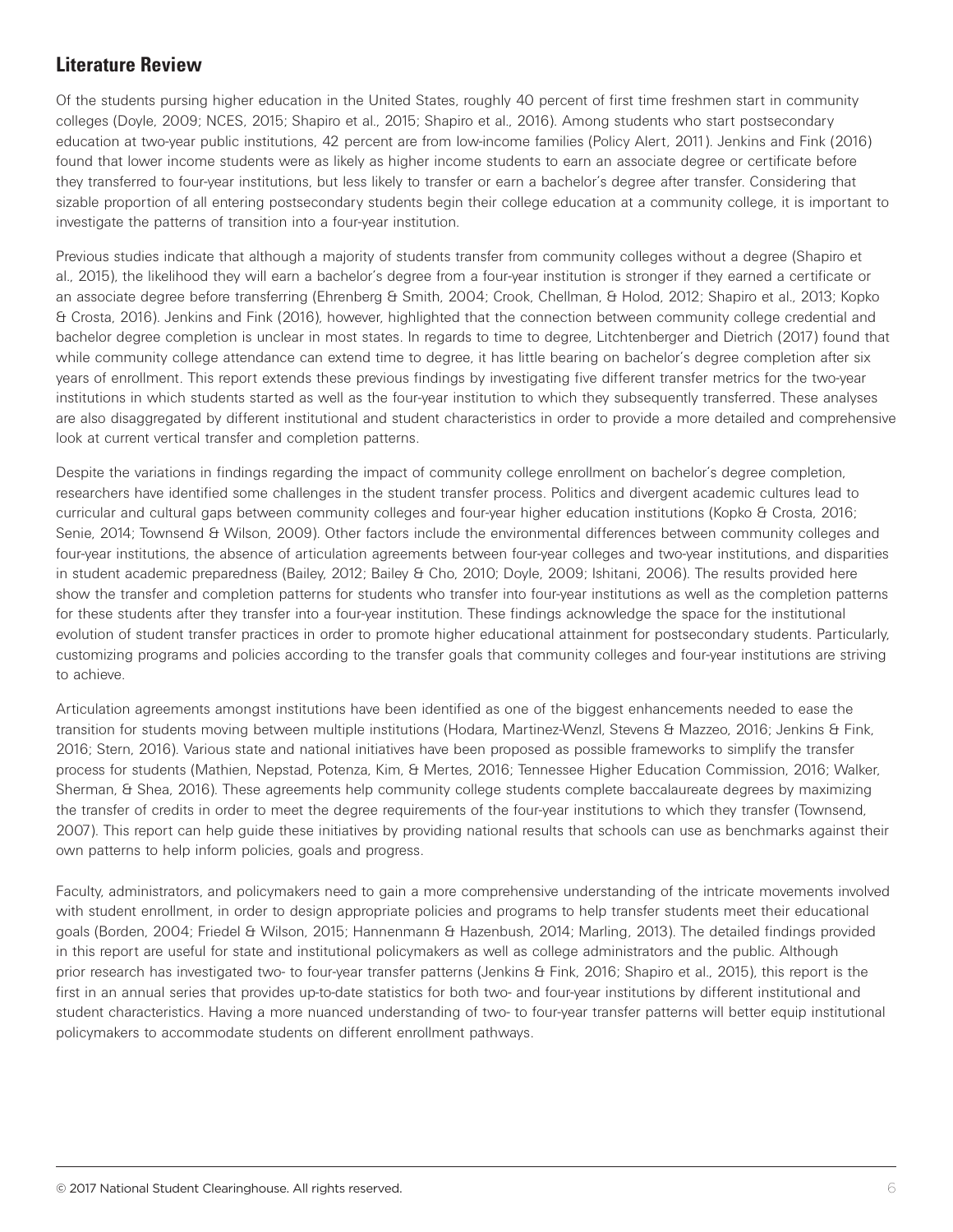## **What to Find in this Report**

This report focuses on the full cohort of first-time students who started their postsecondary studies at community colleges in fall 2010. The cohort contains over 850,000 students, including both part-time and full-time enrollees, and excluding first-time enrollees with prior dual enrollment and students who were dual-enrolled in high school in fall 2010. It tracks their transfer and completion patterns at four-year institutions over a period of six years, until spring 2016. The report is comprised of four main sections:

- 1. Transfer metrics disaggregated by characteristics of the starting institution
- 2. Transfer metrics disaggregated by student characteristics
- 3. Transfer metrics disaggregated by characteristics of the four-year institutions
- 4. State-level transfer metrics, including the distributions of in-and out-of-state transfers

Transfer measures were disaggregated by five two- and four-year institution-level characteristics. Table 4 shows the descriptive statistics on the proportion of enrollments by the different institutional characteristics.

**Table 2. Share of Institutions and Enrollments by Institutional Characteristics**

|                                      | <b>Community Colleges</b>                           |                                                      | <b>Four-Year Institutions</b>                                |                                                       |                                                                 |
|--------------------------------------|-----------------------------------------------------|------------------------------------------------------|--------------------------------------------------------------|-------------------------------------------------------|-----------------------------------------------------------------|
| <b>Characteristic</b>                | <b>Share of</b><br><b>Institutions</b><br>$(n=865)$ | <b>Share of Fall</b><br>2010 Cohort<br>$(n=852,439)$ | <b>Share of Transfer</b><br><b>Students</b><br>$(n=268,749)$ | <b>Share of</b><br><b>Institutions</b><br>$(n=1,992)$ | <b>Share of Transfer</b><br><b>Enrollments</b><br>$(n=299,443)$ |
| <b>Sector</b>                        |                                                     |                                                      |                                                              |                                                       |                                                                 |
| Public                               |                                                     |                                                      |                                                              | 32%                                                   | 73%                                                             |
| Private Nonprofit                    |                                                     |                                                      |                                                              | 54%                                                   | 18%                                                             |
| Private For-profit                   |                                                     |                                                      |                                                              | 11%                                                   | 8%                                                              |
| <b>Selectivity</b>                   |                                                     |                                                      |                                                              |                                                       |                                                                 |
| Nonselective                         |                                                     |                                                      |                                                              | 41%                                                   | 32%                                                             |
| Moderately<br>Selective              |                                                     |                                                      |                                                              | 31%                                                   | 44%                                                             |
| Very Selective                       |                                                     |                                                      |                                                              | 20%                                                   | 22%                                                             |
| Missing                              |                                                     |                                                      |                                                              | 8%                                                    | 2%                                                              |
| <b>Program Mix</b>                   |                                                     |                                                      |                                                              |                                                       |                                                                 |
| Primarily Academic                   | 43%                                                 | 49%                                                  | 52%                                                          |                                                       |                                                                 |
| Primarily<br>Occupational            | 57%                                                 | 51%                                                  | 48%                                                          |                                                       |                                                                 |
| <b>Urbanicity</b>                    |                                                     |                                                      |                                                              |                                                       |                                                                 |
| Rural                                | 22%                                                 | 12%                                                  | 12%                                                          | 5%                                                    | 2%                                                              |
| Suburban/Town                        | 44%                                                 | 41%                                                  | 43%                                                          | 43%                                                   | 38%                                                             |
| Urban                                | 34%                                                 | 46%                                                  | 46%                                                          | 51%                                                   | 60%                                                             |
| <b>Average Student</b><br><b>SES</b> |                                                     |                                                      |                                                              |                                                       |                                                                 |
| Lower Quintiles                      | 40%                                                 | 22%                                                  | 18%                                                          | 40%                                                   | 29%                                                             |
| Middle Quintile                      | 20%                                                 | 18%                                                  | 16%                                                          | 20%                                                   | 21%                                                             |
| <b>Top Quintiles</b>                 | 40%                                                 | 59%                                                  | 65%                                                          | 40%                                                   | 50%                                                             |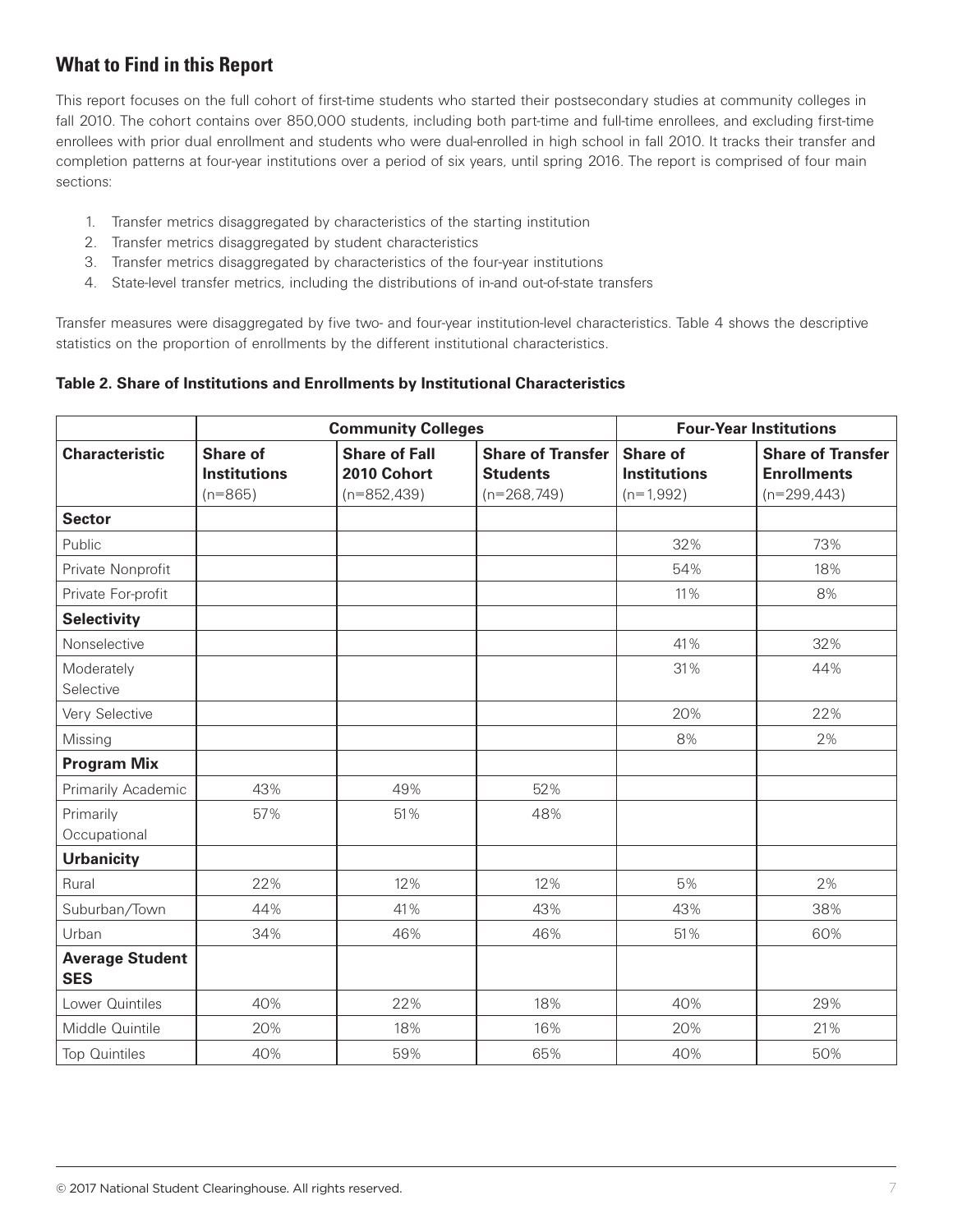As Table 2 shows, slightly over one-half of the four-year institutions to which students transferred (54 percent) were private nonprofit institutions, followed by public institutions (32 percent) and private for-profit institutions (11 percent). The majority of four-year institutions were located in urban (51 percent) and suburban/town (43 percent) areas, with only five percent in rural areas. In this study, institutional SES groupings were determined based on the ranking of the average SES of the students that they serve (see appendix A). Lower-SES serving community colleges (those below the 40th percentile of institutional SES) enrolled only 22 percent of the students in the cohort, and produced even fewer (18 percent) of the transfer students. At the four-year level, the lower 40 percent of institutions by SES received only 29 percent of the transfer students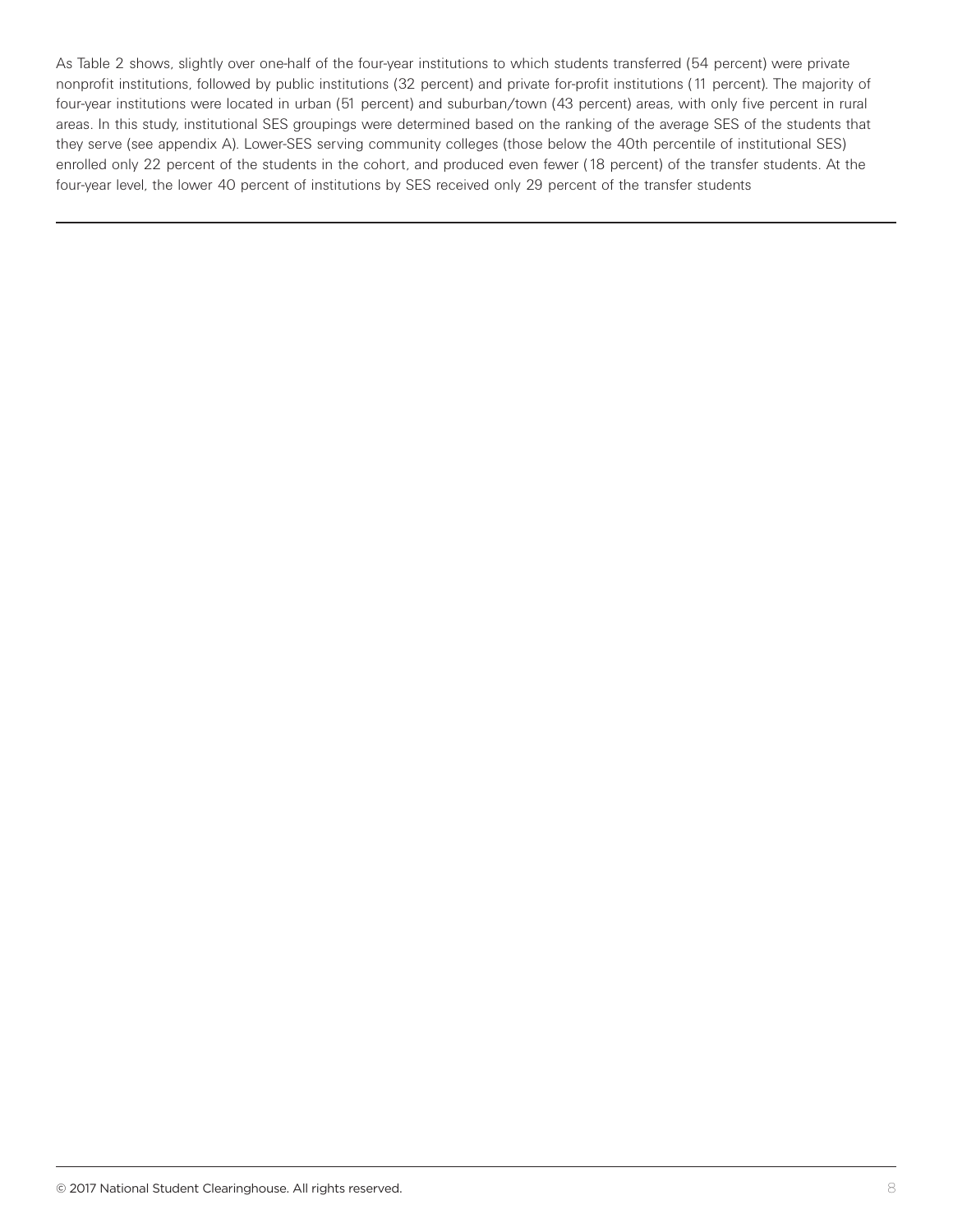# RESULTS

## **Transfer Outcomes**

Tables 3 and 4 show the certificate and degree outcomes for all first-time students who began their postsecondary education at U.S. community colleges (public two-year institutions) in fall 2010 as well as for the subset of those who subsequently transferred to a four-year institution. In both cases, the outcomes are measured as of spring 2016, six years after the cohort started college (regardless of when the student actually transferred within the six year window).

#### **Table 3. Six-Year Student Outcomes (N= 852,439)**

| <b>Outcome</b>                           | <b>Fall 2010 Cohort</b> | <b>Transfer Students</b> |  |
|------------------------------------------|-------------------------|--------------------------|--|
| Earned a Certificate or Associate Degree | 29%                     | 34%                      |  |
| Earned a Bachelor's Degree               | 13%                     | 42%                      |  |
| Number of Students                       | 852,439                 | 268.749                  |  |

#### **Table 4. Six-Year Outcomes of Transfer Students by Income (N=268,749)**

| <b>Outcome</b>                                              | <b>Lower Income</b> | <b>Higher Income</b> | <b>All Transfers</b> |
|-------------------------------------------------------------|---------------------|----------------------|----------------------|
| Earned a Pre-Transfer<br>Certificate or Associate<br>Degree | 33%                 | 33%                  | 34%                  |
| Earned a Bachelor's Degree                                  | 35%                 | 49%                  | 42%                  |
| Number of Students                                          | 66,801              | 97.357               | 268,749              |

### **Metrics for Community Colleges**

Out of 852,439 students who first enrolled at a community college, 31.5 percent (268,749) transferred to a four-year institution within six years. Among those students, about one-third (34 percent) transferred after receiving a credential (either a certificate or associate degree) at the starting school. In addition, 42 percent of those who transferred earned a bachelor's degree within six years of starting in the community college. Those bachelor's degree completers represent just 13 percent of the original starting cohort. Among those who transferred, lower and higher income students had similar rates of receiving a credential from the community college before their transfer (33 percent). Higher income students were more likely to earn a bachelor's degree after they transferred, however, compared to lower income students (49 percent vs. 35 percent).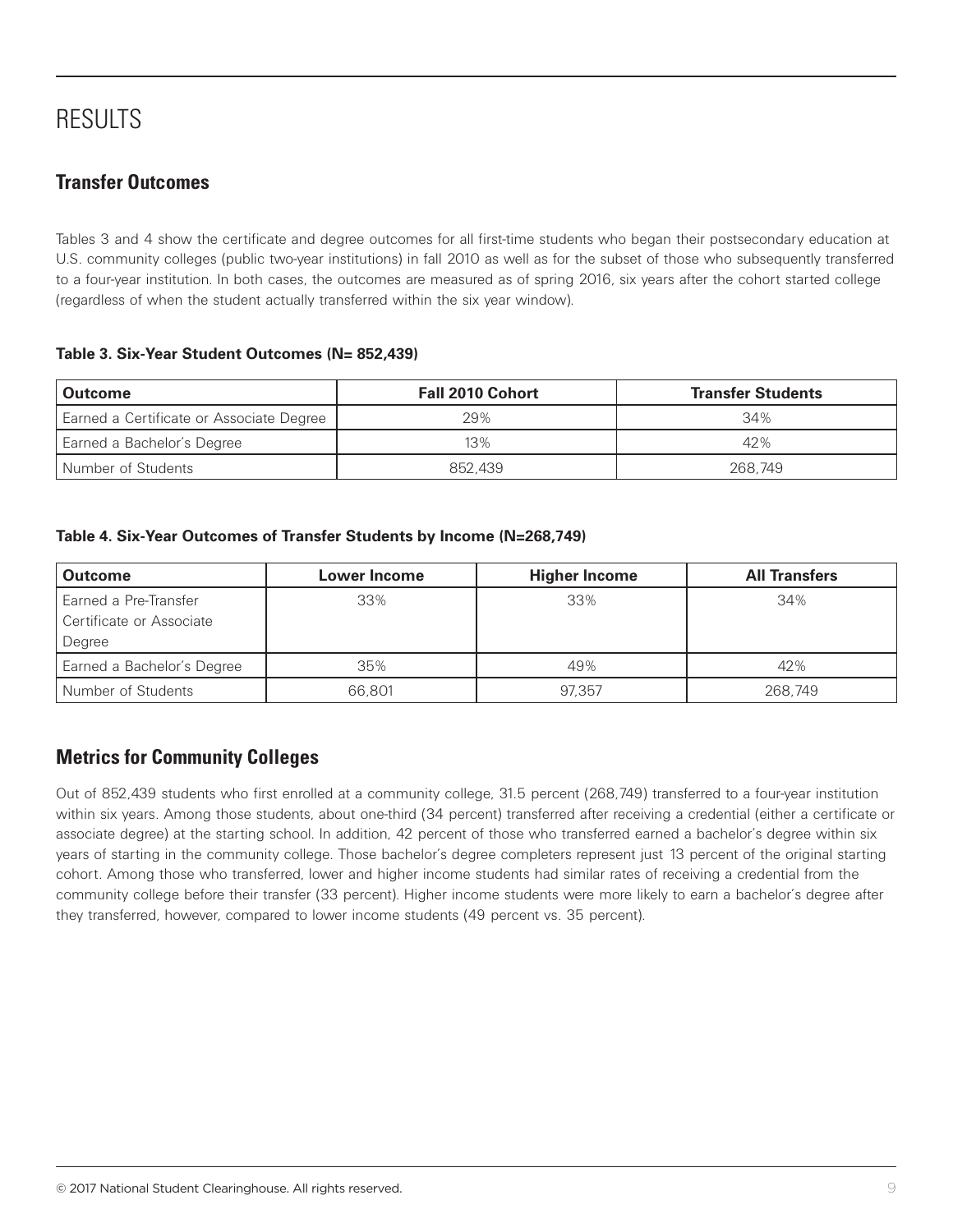

#### *\*This figure is based on data shown in Table 4.*

Transfer-out rate is calculated by dividing the number of students who transferred out of the community college to a four-year institution by the number of students in the college's entering cohort. Figure 1 shows the average transfer-out rate of students in the fall 2010 cohort by institutional characteristics of the community college. Colleges that award proportionally more occupational credentials and those that award more academic degrees had similar transfer-out rates (33.2 percent vs. 29.9 percent, respectively). Colleges located in suburbs or towns had a slightly higher transfer-out rate on average (32.4 percent) than urban and rural colleges (30.8 and 30.5 percent, respectively). Furthermore, community colleges that served wealthier students had higher transfer-out rates than those serving lower-SES students. The average transfer-out rate among colleges whose median student SES was in the top quintile was 8 percentage points higher than that of the community colleges that serve higher proportions of lower SES students (34.6 percent and 26.3 percent, respectively).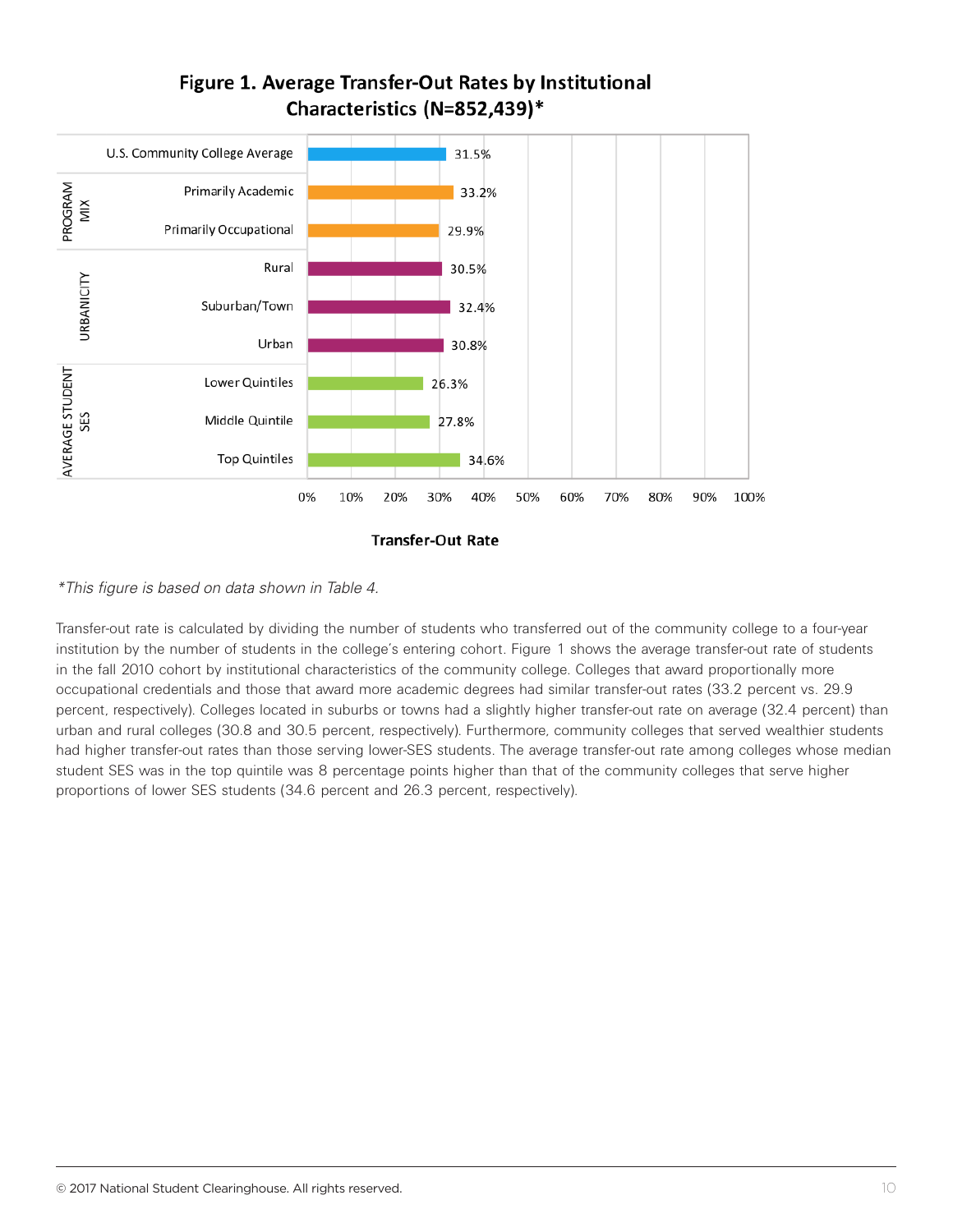

# Figure 2. Average Transfer-With-Award Rates by Institutional Characteristics (N=852,439)\*

*\*This figure is based on data shown in Table 4.*

Transfer-with-award rate is calculated by dividing the number of transfer students who earned a community college credential prior to transferring to a four-year institution by the number of transfer students.

Figure 2 highlights the transfer-with-award rates by the characteristics of the starting community college. About one-third of transfer students from primarily academic (36.1 percent) or primarily occupational (31.1 percent) community colleges earned a certificate or associate degree before transferring to four-year institutions. Transfer students from rural (34.3 percent) and suburban/town (34.9 percent) community college locations were more likely to transfer after earning a certificate or associate degree than students from urban (32.4 percent) locations. Community colleges that serve students in the top socioeconomic quintiles had higher transfer-with-award rates than community colleges that serve students in the low socioeconomic quintiles (35.1 percent and 31.7 percent, respectively).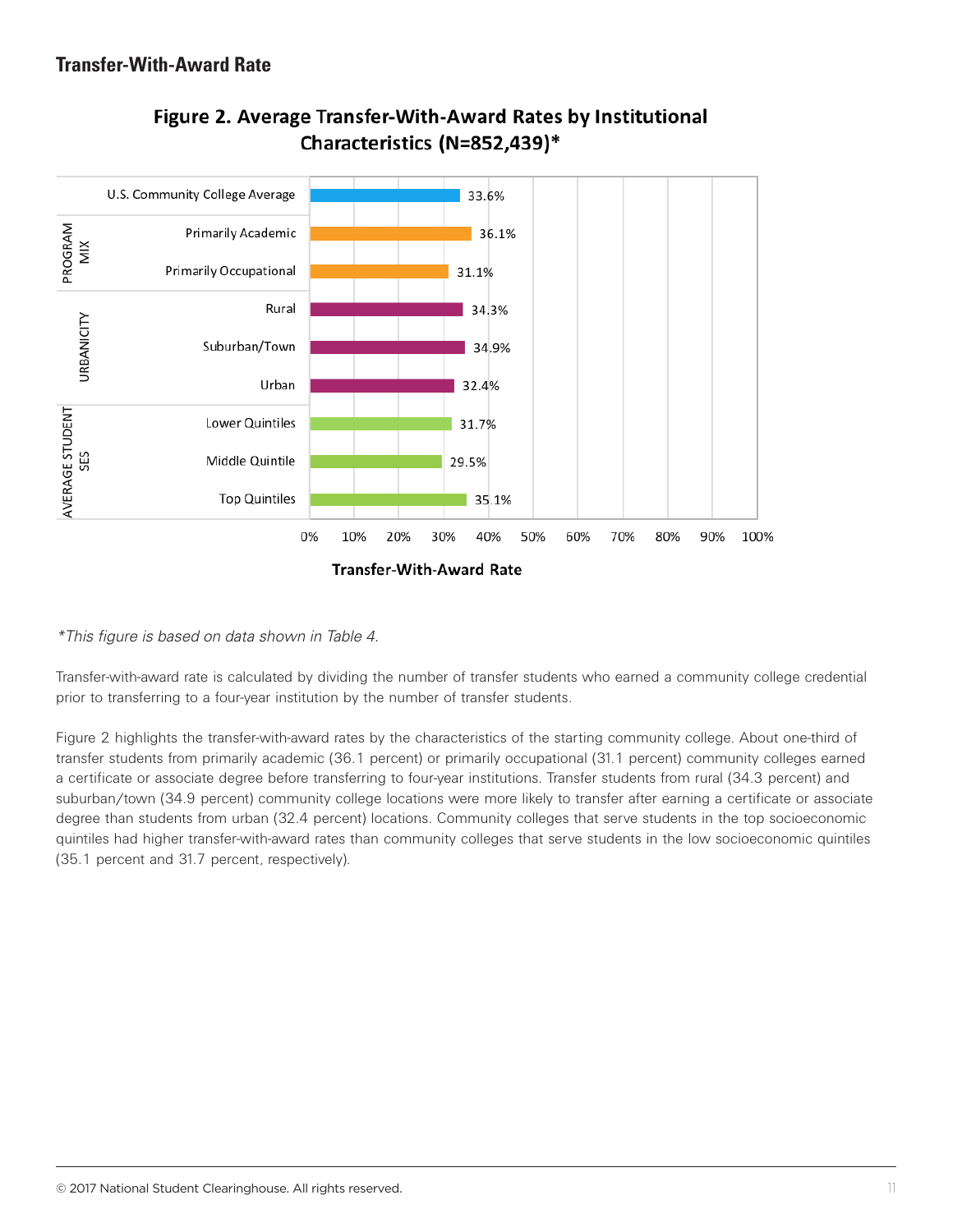

# Figure 3. Average Transfer-Out Bachelor's Completion Rates by

*\*This figure is based on data shown in Table 4.*

Transfer-out bachelor's completion rate is calculated by dividing the number of transfer students who earned a bachelor's degree, from any four-year institution, within six years of entering a community college by the total number of transfer students.

Figure 3 shows the average rate at which students earned a bachelor's degree after transferring to a four-year institution by characteristics of the starting community college. The average bachelor's completion rate of students who transferred from primarily academic community colleges (44.9 percent) was higher than those who transferred from primarily occupational institutions (49.2 percent). In terms of location, urban community colleges had lower transfer-out bachelor's completion rates (40.8 percent) than suburban/town (43.5 percent) and rural (41.7 percent) colleges. Students who began their postsecondary studies in community colleges that serve proportionally more students from higher SES households were more likely to earn a bachelor's degree upon transferring to a four-year institution than students who began at lower SES community colleges. In fact, students who transferred from higher SES serving community colleges were, on average, more likely (44.7 percent) to complete a bachelor's degree than those who transferred from lower SES serving community colleges (35.8 percent).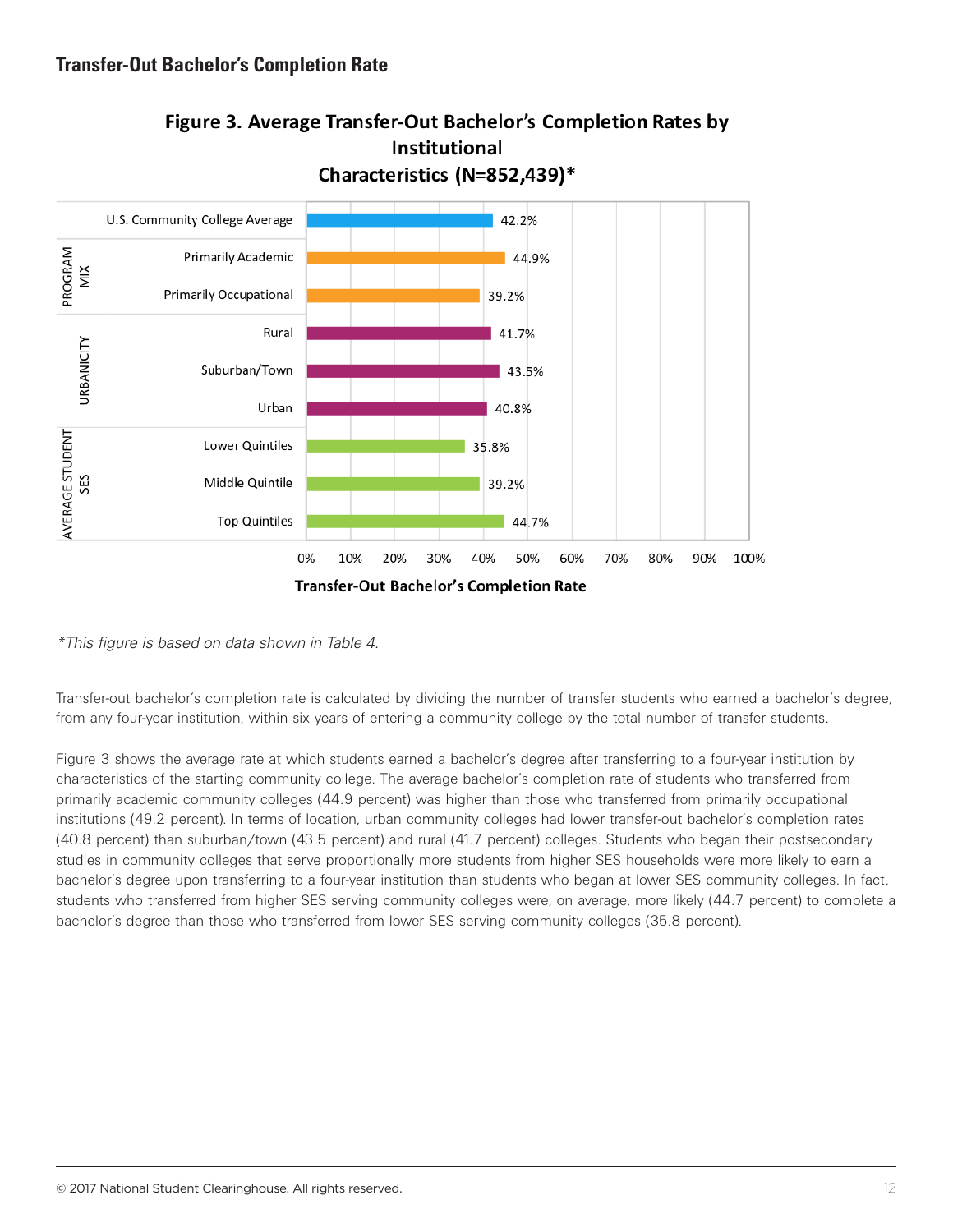### **Community College Cohort Bachelor's Completion Rate**

Community college cohort bachelor's completion rate is calculated by dividing the number of students who earned a bachelor's degree from any four-year institution within six years of starting at a community college by the total number of students in the community college's entering cohort. This metric is the interaction of the transfer out rate and the transfer-out bachelor's completion rate, and has significance for both community colleges and four-year institutions. It is also a key metric for states.



## **Figure 4. Community College Cohort Bachelor's Completion** Rates by Institutional Characteristics (N=852,439)\*

*\*This figure is based on data shown in Table 4.*

Figure 4 displays average community college cohort bachelor's completion rates, by characteristics of the starting two year institution. For the U.S. overall, 13.3 percent of all students who started at a community college had completed a bachelor's degree at any four-year institution within six years. The bachelor's completion rate of students who started at community colleges with a primarily academic focus was, higher than those who started at institutions with a primarily occupational focus (14.9 percent vs. 11.7 percent). Cohort bachelor's completion rates for students who were enrolled in suburban community colleges were higher (14.1 percent) as compared to those who were enrolled in rural (12.7 percent) and urban (12.6 percent) community colleges. Similar to community colleges' average transfer-out rate results, the cohort completion rates were higher (15.5 percent) for students who transferred from community colleges that serve predominately higher SES students in comparison to institutions that primarily serve students from lower SES backgrounds (9.4 percent).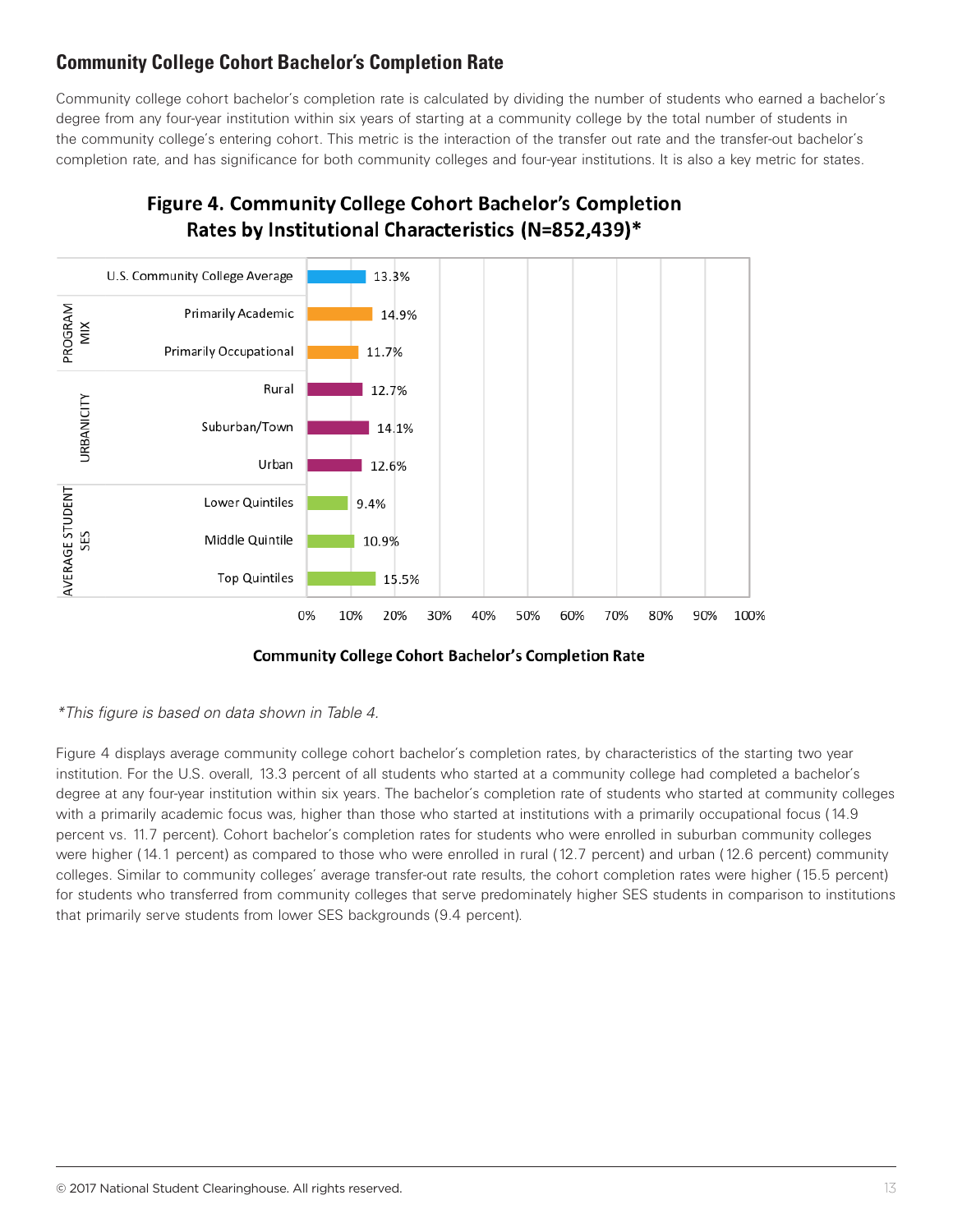#### **Transfer Outcomes by Student Characteristics**

Figures 5 through 8 display transfer and completion outcomes by student characteristics. Among students who started at community colleges in fall 2010, women were more likely to transfer to a four-year institution than men (32.6 percent and 30.0 percent, respectively) (Figure 5). Women were also more likely to earn a bachelor's degree than men (14.0 percent and 12.4 percent, respectively) (Figure 8).

Among students who transferred, a higher proportion of women than men transferred with an award (36.3 percent and 31.4 percent, respectively) (Figure 6). Women who transferred were also more likely to complete a bachelor's degree than men (43.0 percent vs. 41.3 percent) (Figure 7).

There was a slight difference in transfer rates between students who enrolled exclusively full-time (33.5 percent) and those with mixed enrollment (35.1 percent) (Figure 5). However, a higher proportion (44.9 percent) of exclusively full-time students transferred with a credential from their starting community colleges in comparison to the students with mixed enrollment (30.1 percent) (Figure 6). In addition, there was a substantial difference (24 percentage points) in transfer-out bachelor's completion rates in favor of exclusively full-time students (61.4 percent) as opposed to mixed enrollment students (37.4 percent). Students who enrolled exclusively part time had the lowest transfer-out bachelor's completion rate (8.3 percent), which is not surprising given the limited time frame (6 years) for these students to complete a four-year degree (Figure 7).

Higher income students tended to transfer out to four-year institutions at a higher rate than lower income students (39.9 percent and 25.9 percent, respectively) (Figure 5). There was a small difference in terms of transfer-with-award rate: about a third of the students who transferred, both from higher income and lower income backgrounds, did so after receiving a credential (32.8 percent and 33.1 percent) (Figure 6). A closer look at their transfer-out bachelor's completion rates showed that about one-half (49.2 percent) of higher income transfers and one-third (34.9 percent) of lower income transfers graduated with a bachelor's degree within six years of entering higher education (Figure 7). Cohort bachelor's degree completion rates of higher income students were more than twice as high as those of lower income students: out of all starting students, 19.6 percent and 9.0 percent, respectively, had completed a bachelor's within six years (Figure 8).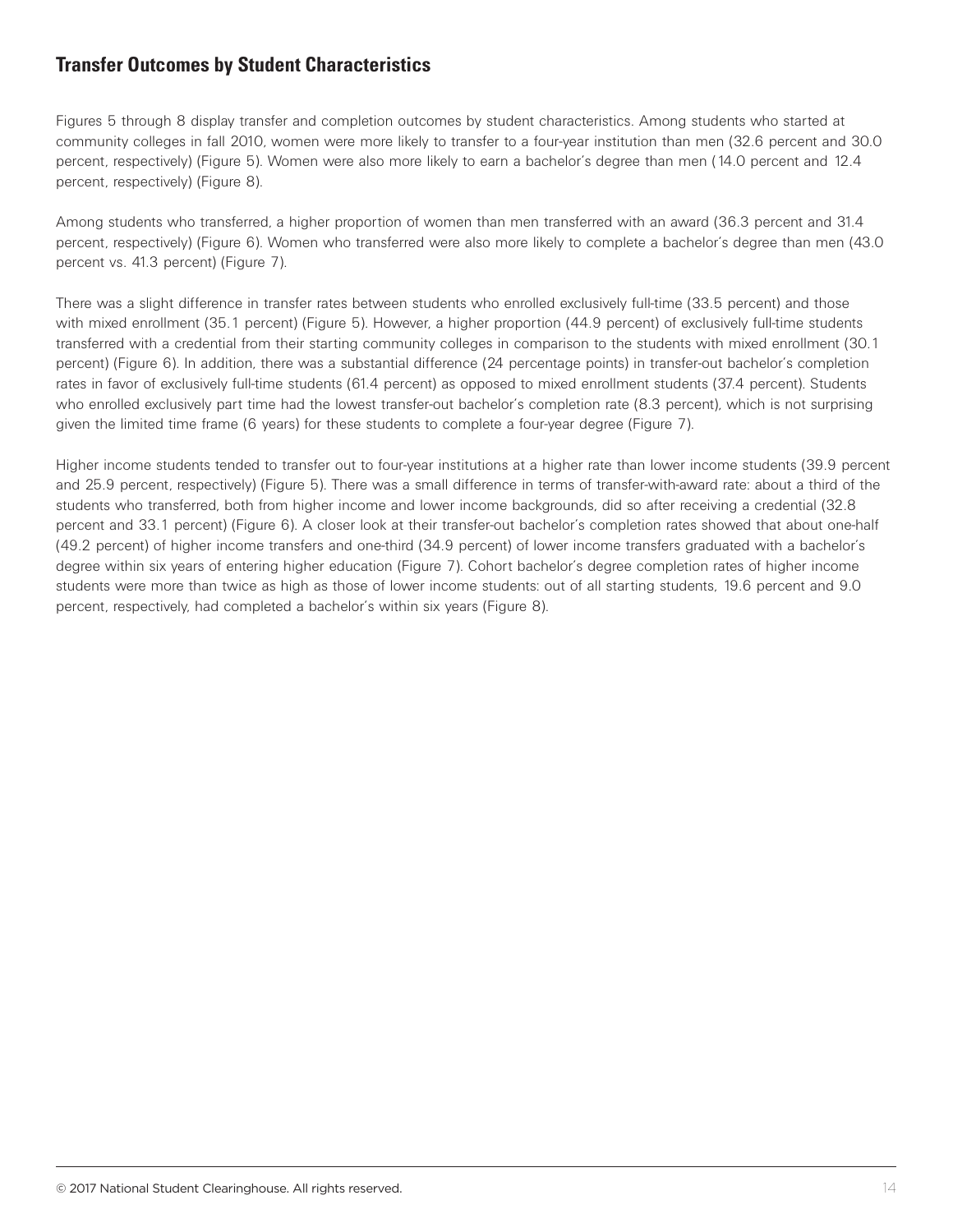

## Figure 5. Average Transfer-Out Rates by Student-Level Characteristics (N=852,439)\*

*Note: Students with missing gender data were excluded from the above figure. \*This figure is based on data shown in Table 5.*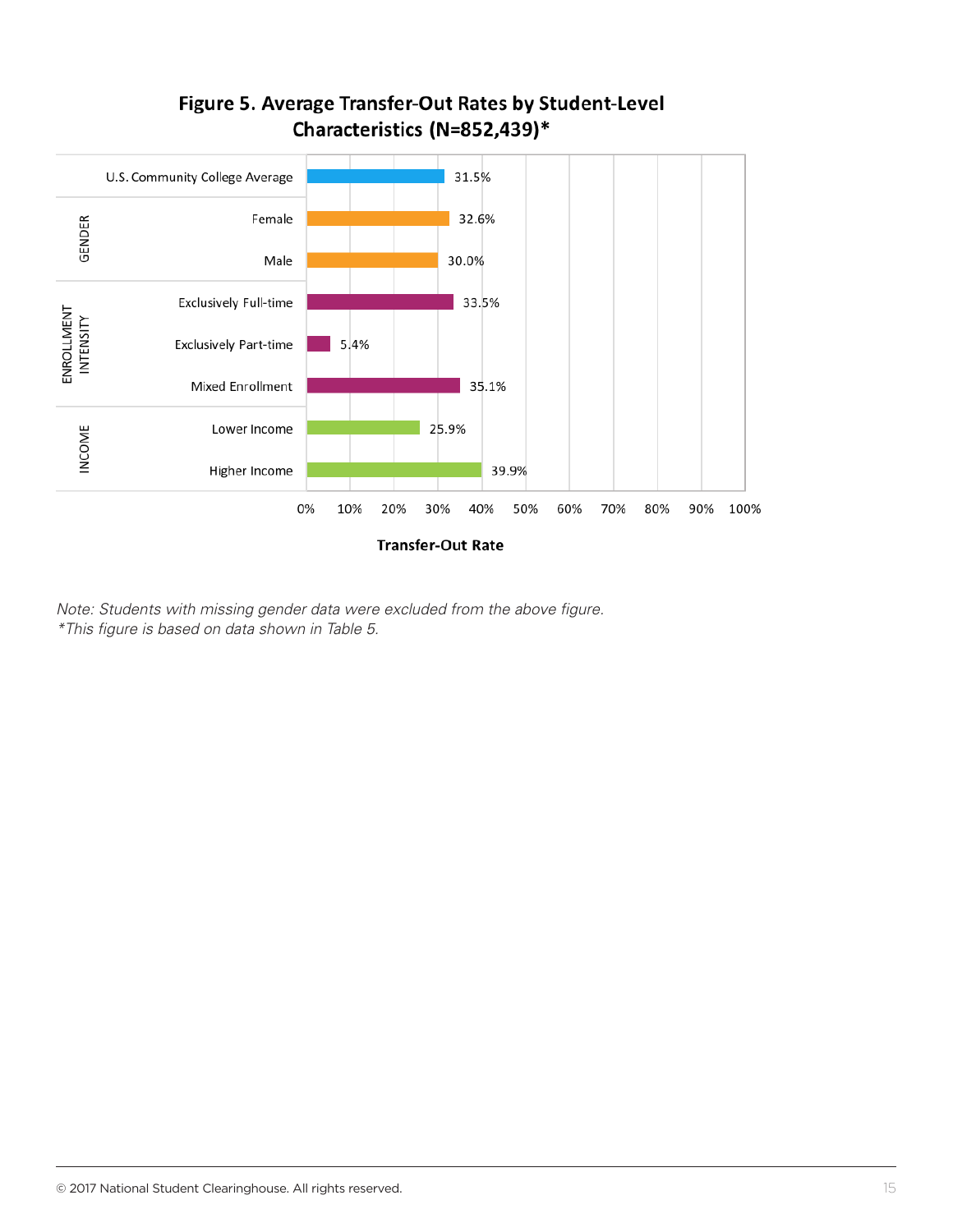

## Figure 6. Average Transfer-With-Award Rates by Student-Level Characteristics (N=852,439)\*

*Note: Students with missing gender data were excluded from the above figure. \*This figure is based on data shown in Table 5.*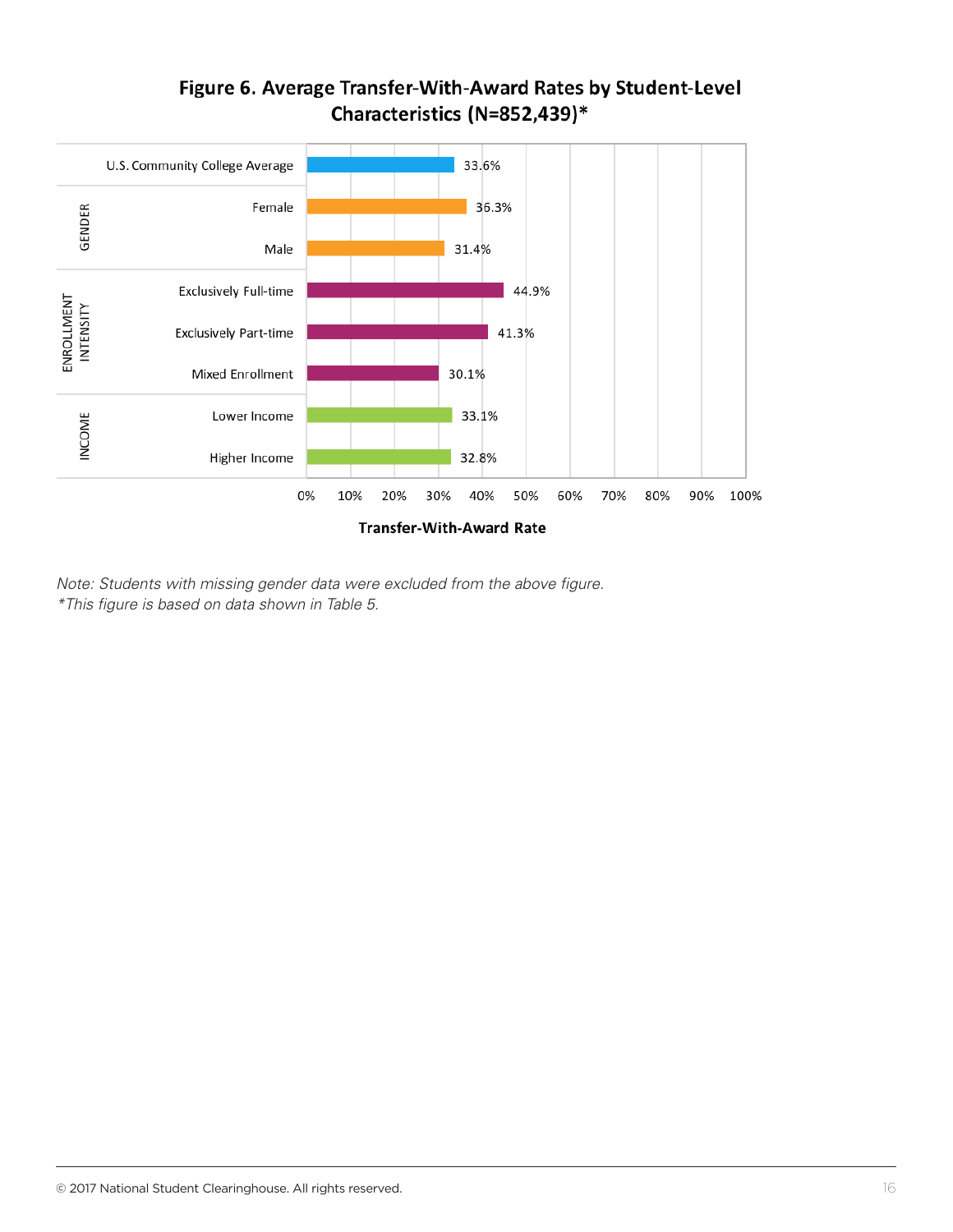

# Figure 7. Average Transfer-Out Bachelor's Completion Rates by Student-Level Characteristics (N=852,439)\*

Transfer-Out Bachelor's Completion Rate

*Note: Students with missing gender data were excluded from the above figure. \*This figure is based on data shown in Table 5.*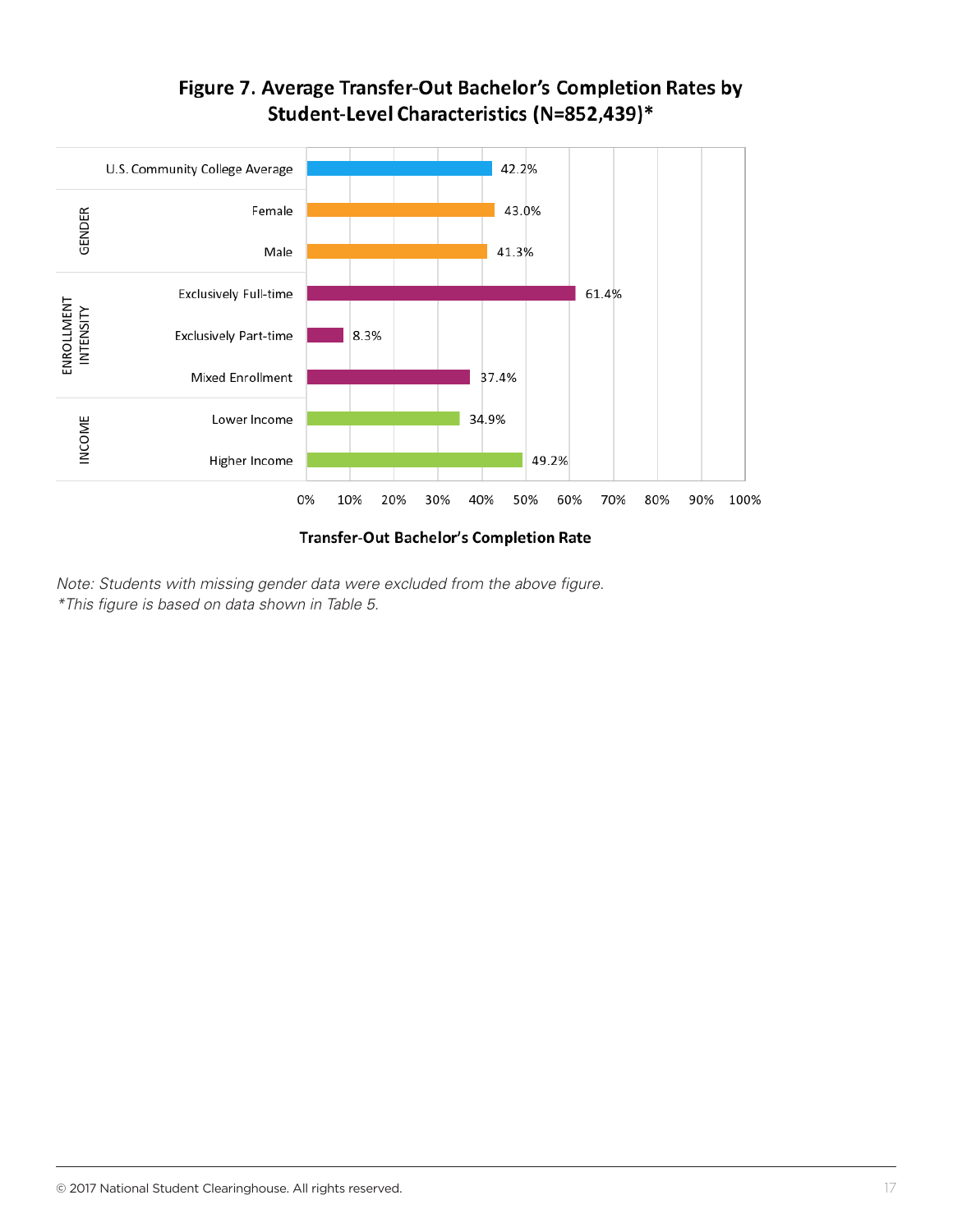## Figure 8. Average Community College Cohort Bachelor's **Completion Rates by Student-Level Characteristics**  $(N=852, 439)^*$



*Note: Students with missing gender data were excluded from the above figure. \*This figure is based on data shown in Table 5.*

#### **Metrics for Four-Year Institutions**

The previous sections described the patterns of transfer and completion disaggregated by the types of community colleges from which students transferred. This section describes the completion outcomes disaggregated by the characteristics of the four-year institutions to which students transferred.

## **Transfer-In Bachelor's Completion Rate**

Transfer-in bachelor's completion rate is calculated by dividing the number of transfer students who earned a bachelor's degree from the receiving four-year institution within six years of community college entry, divided by the number of students from the fall 2010 cohort who transferred to that institution. Transfer students who enrolled at multiple four-year institutions were counted for each four-year institution's transfer-in completion rate.

Figures 9 through 12 present bachelor's degree completion rates of students who transferred from community colleges to fouryear institutions. Students who transferred to public four-year institutions were almost 10 percentage points more likely to finish a bachelor's within six years of community college entry than those who transferred to private nonprofit institutions (41.3 percent and 31.4 percent, respectively). On average, only 6.3 percent of students who transferred to private for-profit institutions earned a bachelor's degree within six years of enrolling in community colleges (Figure 9).

Because the six-year tracking period starts at the first enrollment in the community college, it is important to note that the number of years students spend either enrolled or stopped out before transferring to the four-year institution can impact the transfer-in bachelor's completion rate. The average time of transfer was 2.6 years after starting at the community college for those who transferred to a four-year public institution, 2.7 years for those who transferred to a private nonprofit institution, and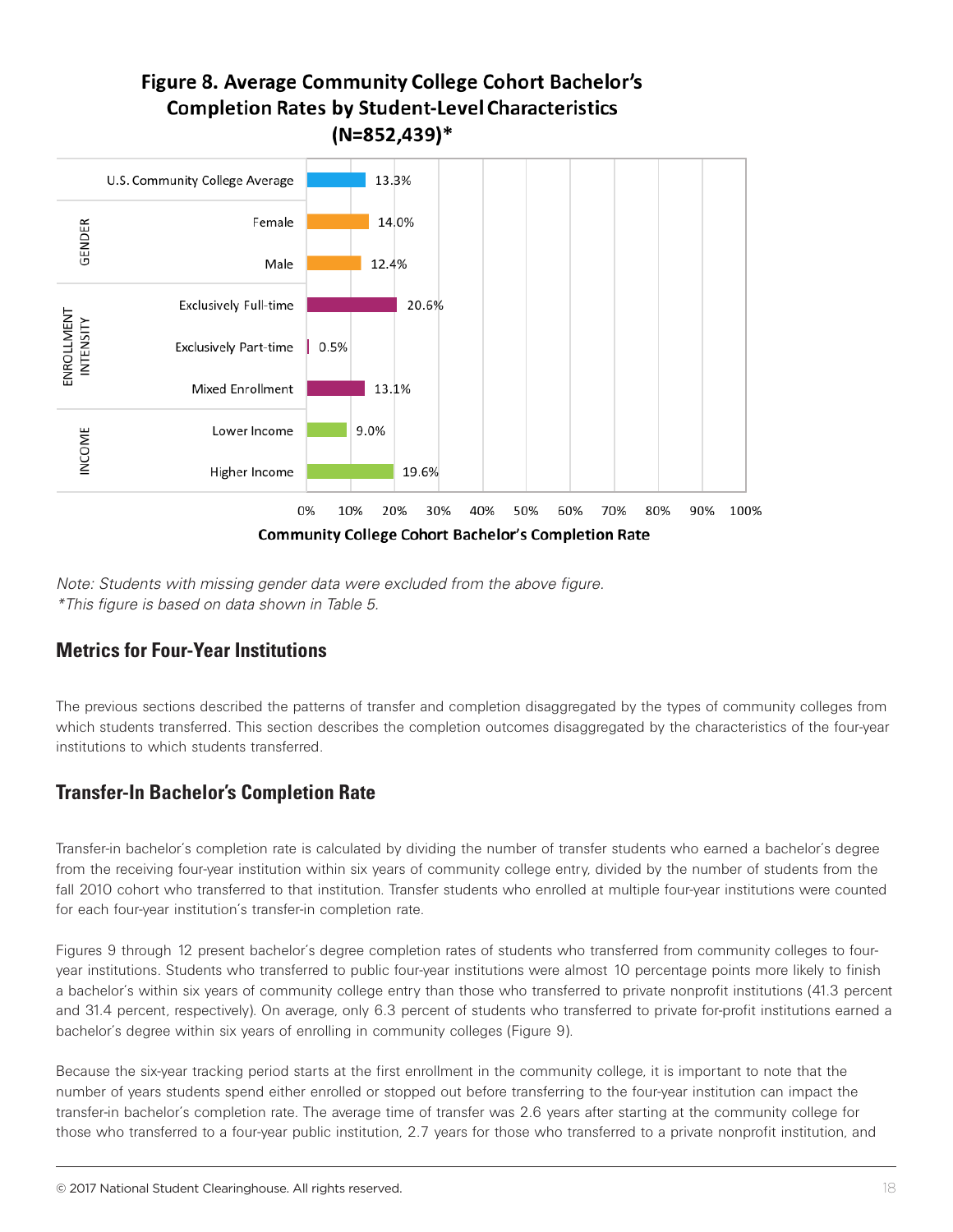3.3 years for those who transferred to a four-year private for-profit institution. This leaves much more time after transfer before the six-year window closes for students at public and non-profit institutions, compared to for-profit institutions.

Students who transferred to very selective four-year institutions were 33 percentage points more likely to earn a bachelor's degree than those who transferred to nonselective institutions (54.5 percent and 21.1 percent, respectively) (Figure 10). Students who transferred to suburban four-year institutions also had a higher propensity to complete a degree at those institutions (38.3 percent) than those who transferred to urban (35.4 percent) or rural institutions (29.3) (Figure 11).

The results also showed that four-year institutions that serve students with a higher SES had, on average, higher rates of bachelors' degree completion rates. Forty three percent of students who transferred to four-year institutions that serve students from higher SES backgrounds graduated with a bachelor's degree within six years, as compared to slightly more than one-quarter (26.5 percent) of students at four-year institutions that predominantly serve students from lower SES backgrounds (Figure 12).



## Figure 9. Transfer-In Bachelor's Completion Rates by Four-Year Institution Type (N=299,443)\*

*\*This figure is based on data shown in Table 6.*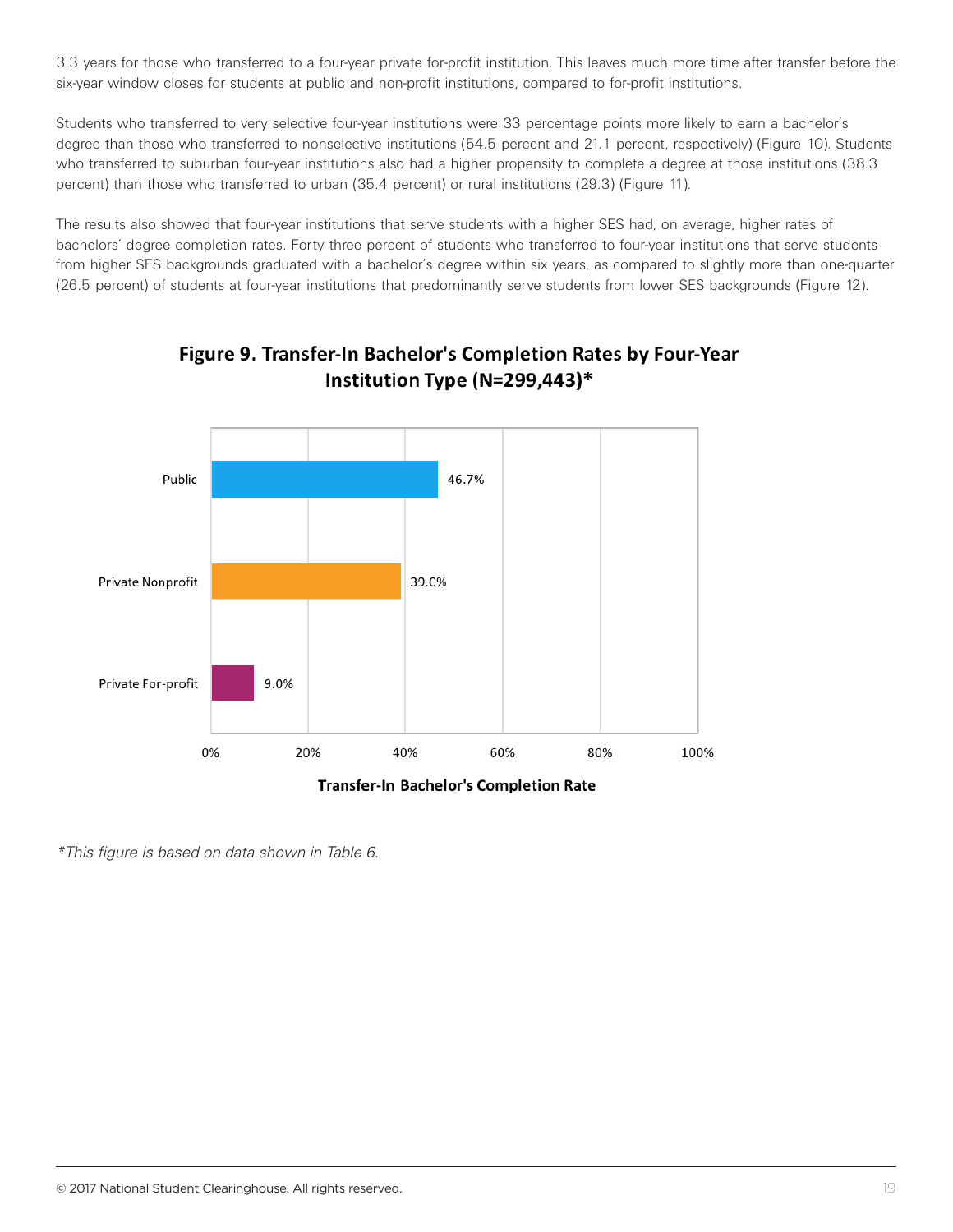

Figure 10. Transfer-In Bachelor's Completion Rates by Four-Year Selectivity Level (N=295,687)\*

*\*This figure is based on data shown in Table 6.*





Transfer-In Bachelor's Completion Rate

*\*This figure is based on data shown in Table 6.*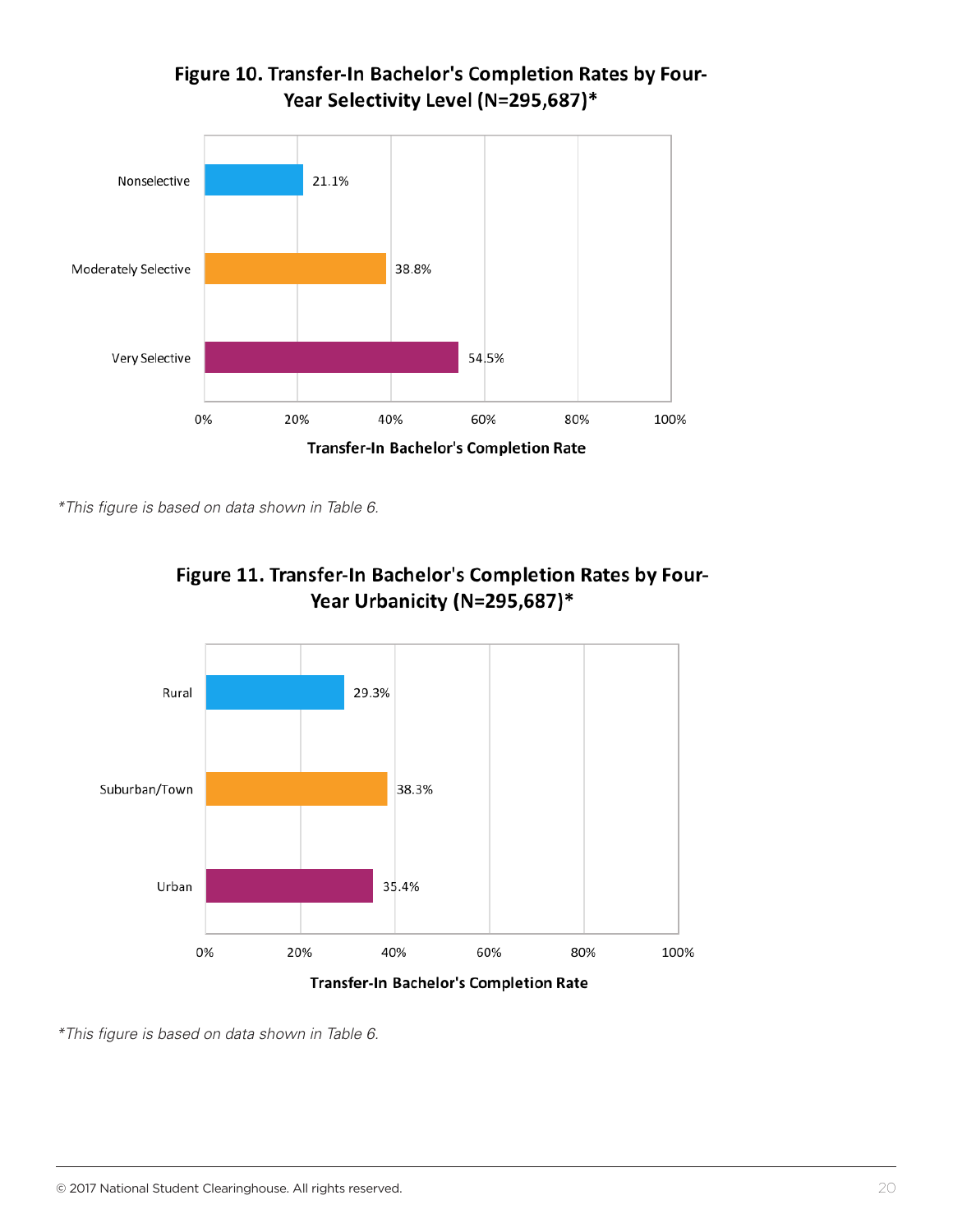

# Figure 12. Transfer-In Bachelor's Completion Rates by Four-Year Average Student SES Levels (N=295,687)\*

*\*This figure is based on data shown in Table 6.*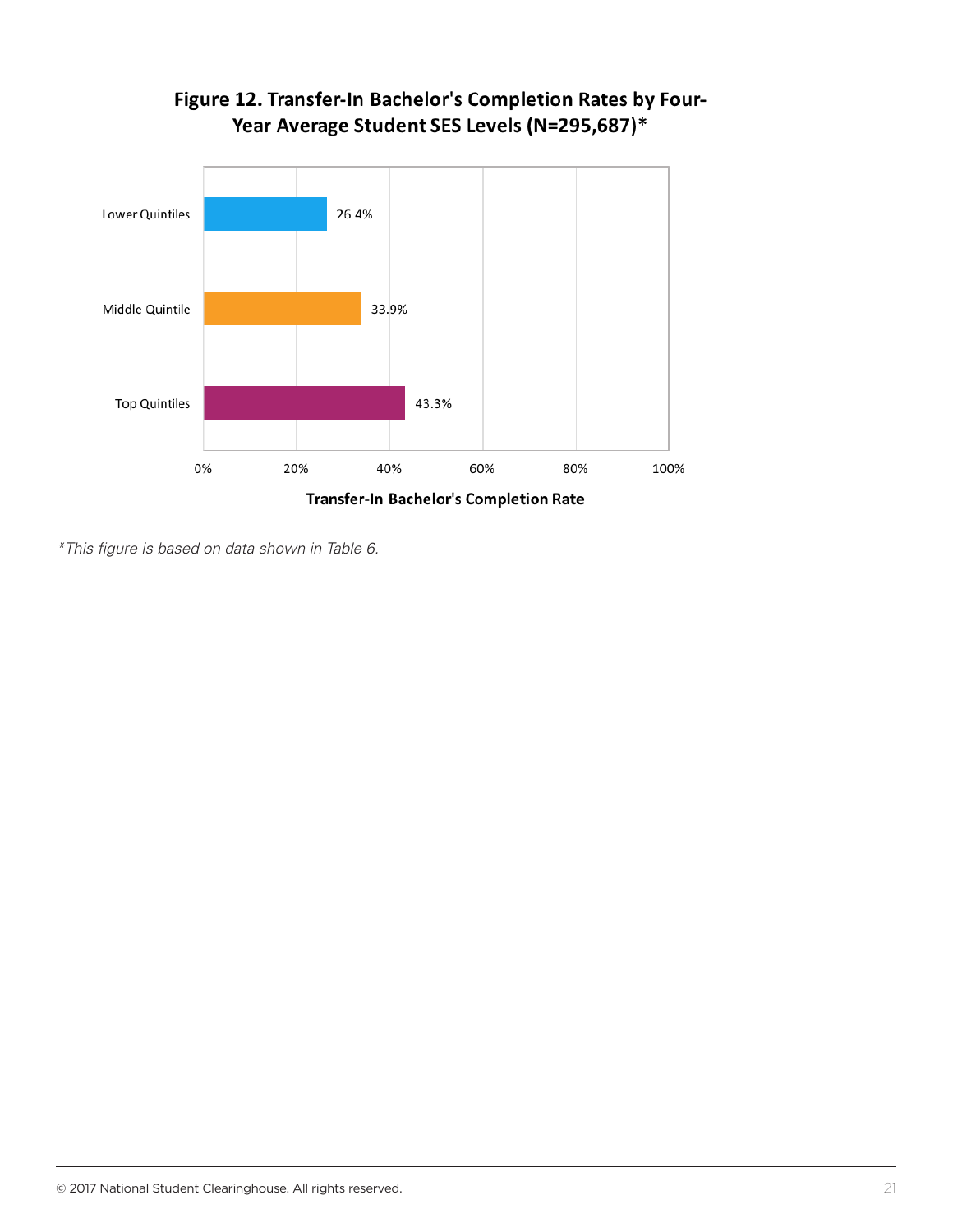#### **State-Level Transfer Metrics**

Figure 13 presents in- and out-of-state transfer rates by the characteristics of the starting two-year institution. In terms of program mix, the results revealed that regardless of whether the starting institution awarded primarily academic or occupational credentials, the in- and out-of-state transfer rates were generally consistent with the overall average: approximately 18 percent of students transferred to a four-year institution in a different state while 82 percent stayed in-state. In terms of urbanicity, however, students who started their postsecondary education at rural community colleges tended to transfer out-of-state more often (22.2 percent) than students who started at suburban (18.8 percent) or urban (16.4 percent) two-year institutions. Finally, with regards to the primary SES of the population the starting institution served, students who started at primarily lower and middle SES serving schools were more likely to transfer out of state (18.8 percent and 19.7 percent, respectively) than students who started at a primarily higher SES serving school (17.1 percent).



*\*This figure is based on data shown in Table 4a.*

In the individual state-level results, the two-year metrics include:

- Overall state transfer rate
- Transfer-with-award rate
- Transfer-out bachelor's completion rate
- Community college cohort bachelor's completion rate

The four-year metric includes the state transfer-in bachelor's completion rate for four-year public and four-year private nonprofit institutions.

The five states with the highest transfer-out bachelor's completion rate are: Illinois (53.8 percent), Washington (50.7 percent), Iowa (49.7 percent), New Jersey (47.8 percent), and Florida (47.0 percent). The five states with the highest transfer-in bachelor's completion rate are: Iowa (54.1 percent), Washington (51.7 percent), Illinois (51.5 percent), Virginia (48.6 percent), and California (48.3 percent).

Detailed individual state-level results are presented in Appendix C.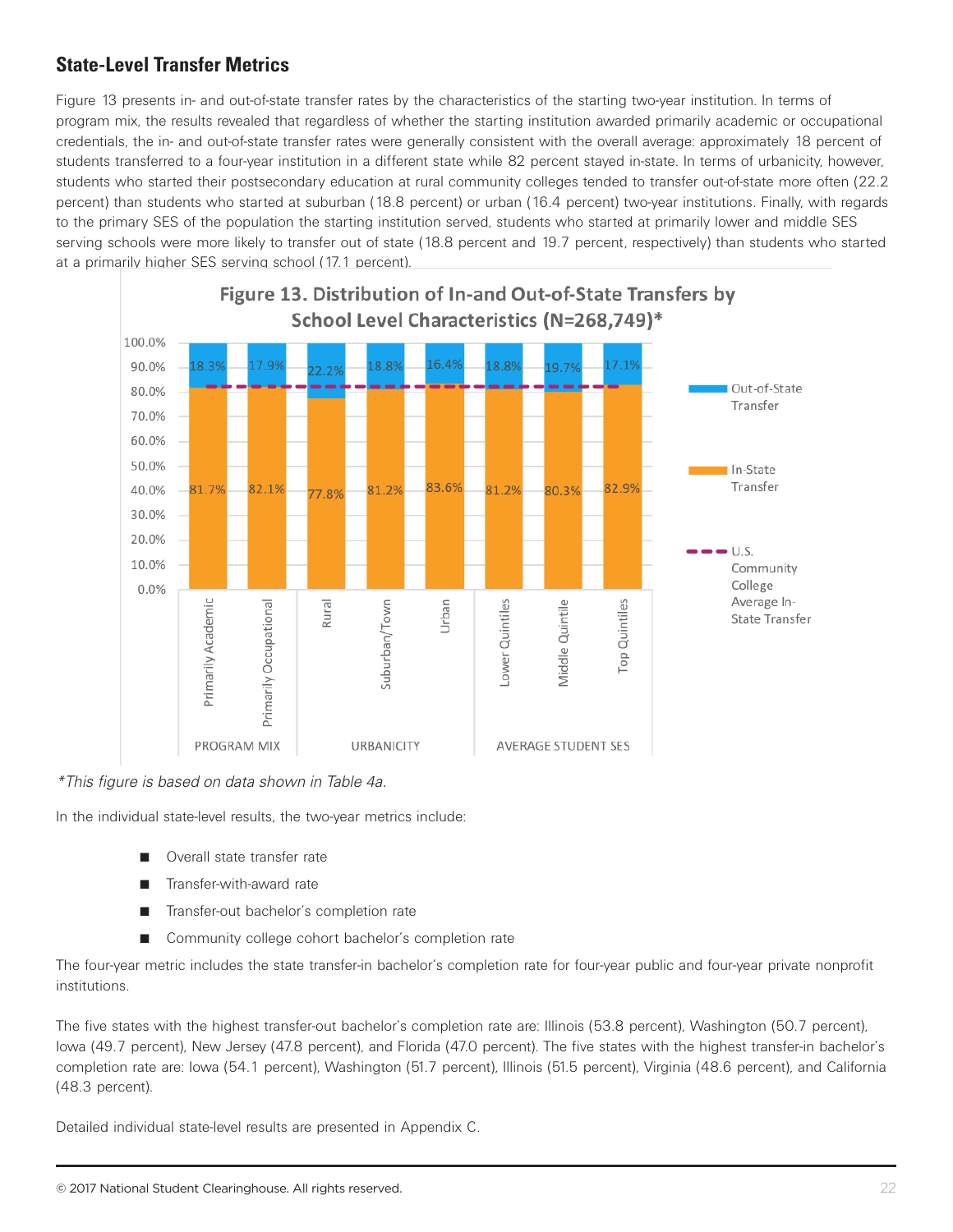# **DISCUSSION**

The five transfer metrics presented in the report provide a comprehensive picture of community college student transfer and posttransfer outcomes from both the community college and four-year institution perspectives. This discussion is organized around the student and institutional characteristics to better assist institutions to:

- Understand the patterns of transfer and completion among different groups of students, and
- See how the specific characteristics of their own and their partner institutions may play a role in contextualizing their student transfer outcomes.

These results can help guide institutional effectiveness evaluations, progress monitoring as well as design targeted interventions. Overall, institutions should consider these results as essential benchmarks in tracking and evaluating their progress towards better serving the transfer student population. Although the statistics presented in this report provide comparative state and national numbers, it is important to interpret these numbers within the context of the institution, current programs and initiatives, and key transfer partners. We hope that this report, which will be updated annually, will provide community colleges and four-year institutions with the long-term research support needed to ultimately benefit students along their academic careers.

#### **Primarily Occupational vs. Academic Community Colleges**

Students from primarily academic community colleges were slightly more likely to transfer out (33.2 percent) than students from primarily occupational community colleges (29.9 percent). In terms of degree completion, differences grow larger, where students from primarily academic community colleges were more likely to transfer with an award (36.1 percent versus 31.1 percent) as well as subsequently complete an award than students from primarily occupational two-year institutions (44.9 percent and 39.2 percent, respectively).

#### **Transfer and Completion Outcomes by Average Student SES and Student Income Level**

In terms of overall transfer rates, students attending lower SES serving community colleges were less likely to transfer to a fouryear institution than students attending higher SES serving community colleges (26.3 percent and 34.6 percent, respectively). Although students from lower SES serving colleges were still less likely to transfer with an award (31.7 percent) than students from higher SES serving colleges (35.1 percent), the transfer gaps became smaller (a 3.4 percentage point gap in transfer-withaward versus 8.3 percentage point gap in the transfer-out rate). However, after transferring, students who transferred from higher SES schools had a bachelor's completion rate 9.0 percentage points higher than that for students who transferred from lower SES schools (44.7 percent and 35.8 percent, respectively). While there was a relatively small difference in the transfer-with-award rate, there was a substantial difference in the transfer-out bachelor's completion rate, which may indicate that the effects of socioeconomic differences tend to grow as students progress along their academic career.

This result is consistent with student-level characteristics. Lower income students have much lower transfer rates than higher income students (25.9 percent and 39.9 percent, respectively). When taking degree completion into consideration, lower and higher income students have similar transfer-with-award rates (33.1 percent and 32.8 percent, respectively), but higher income students were more likely to graduate with a bachelor's degree after transferring than lower income students (49.2 percent and 34.9 percent, respectively). This may be related to the potential differences between the types of four-year institutions attended by higher and lower income transfers. Higher proportions of lower income students may be more likely to transfer to a four-year institution that has less student and academic resources than students compared to higher income students. Overall, these results demonstrate that differences in the completion rate grow larger after transfer to a four-year school between lower and higher income students as well as those who transfer from lower SES serving community colleges as compared to those transferring from higher SES serving colleges.

### **Transfer and Completion Outcomes by Urbanicity of Community Colleges**

The transfer-with-award rate for students who started at rural and suburban community colleges were practically identical (34.3 percent and 34.9 percent, respectively) whereas the transfer-with-award rate from an urban community college was slightly lower (32.4 percent). However, students from suburban community colleges were more likely to graduate with a bachelor's upon transferring to a four-year institution (43.5 percent) than students who started at a rural community college (41.7 percent) or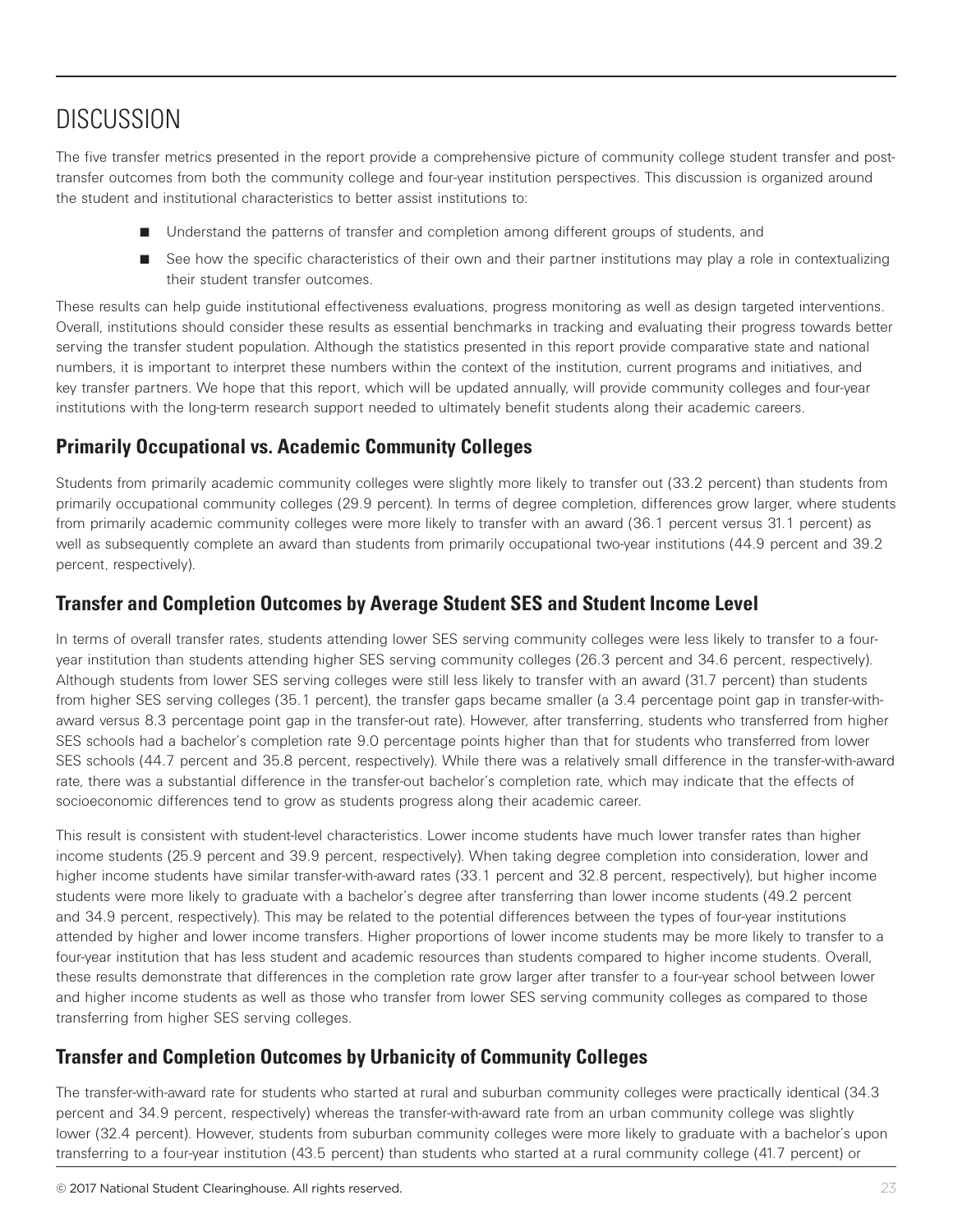#### **Transfer and Completion Outcomes by Student Characteristics**

Women were more likely to transfer than men (32.6 percent and 30.0 percent, respectively). The transfer-with-award rate was higher for women than men (36.3 percent and 31.4 percent, respectively) and they were slightly more likely to earn a bachelor's degree after transferring than men (43.0 percent and 41.3 percent, respectively). The gender gap was greatest at the two-year level with almost a five percentage point gender gap for the transfer-with-award rate, going down to a less than two percentage point gender gap for the transfer-out bachelor's completion rate.

Results show that enrollment intensity and student income levels may be more important at explaining transfer and completion outcome differences than gender. Consistent with prior reports, higher income students have better transfer outcomes than lower income students on all the five transfer metrics. Exclusively full-time and mixed enrollment students had similar transfer-out rates (33.5 percent and 35.1 percent, respectively). However, enrollment intensities matter for completions. Exclusively full-time students were more likely to transfer with an award as well as have a higher transfer-out bachelor's completion rate than mixed enrollment students. Although exclusively part-time students do the worst on all five measures of transfer and completion, this was expected given the limited six-year time frame for these outcomes.

#### **Community College Cohort Bachelor's Completion Rate**

Overall, out of all degree-seeking students who began at a community college, 13.3 percent earned a bachelor's degree within six years. This completion rate was 9.0 percent for lower income students and 19.6 percent for higher income students. Community colleges with primarily occupational focus had lower community college cohort bachelor's completion rate than schools with primarily academic focus (11.7 percent and 14.9 percent, respectively). Higher-SES serving community colleges had the highest cohort bachelor's completion rate (15.5 percent), much higher than the rate for lower-SES serving colleges (9.4 percent). The differences were not as substantial by urbanicity: suburban community colleges had only a slightly higher cohort bachelor's completion rate (14.1 percent) than rural community colleges (12.7 percent) and urban community colleges (12.6 percent). Despite these small differences by college characteristics, the overall rate of 13.3 percent shows in stark relief the fact that few students who start in a community college are able to earn their bachelor's degree within six years.

#### **Outcomes for Four-Year Institutions**

Public four-year schools had the highest transfer-in bachelor's completion rate (41.3 percent), followed by private nonprofit (31.4 percent) and private for-profit institutions (6.3 percent). This may be related to the timing of transfer: students who transferred to four-year public institutions did so slightly earlier in the six-year study period, on average, than those transferring to four-year private nonprofit and much earlier than those transferring to four-year private for-profit institutions. This may be reflective of fewer or shorter stop-outs, on average, resulting in more enrolled time to finish a bachelor's degree, or it may reflect shorter community college careers, resulting in fewer credits subject to transfer policies. It may also be related to the fact that public four-year schools are more likely to have an articulation agreement with community colleges, which enable students to transfer more credits.

In terms of urbanicity, students who transferred to urban four-year institutions had a higher bachelor's degree completion rate (35.4 percent) than students who transferred to rural four-year institutions (29.3 percent), but lower than those who transferred to a suburban four-year institution (38.3 percent).

#### **In- and Out-of-State Transfers**

Across all categories of two-year institutions that we considered, the out-of-state transfer rate ranged from 16.4 percent to 22.2 percent. The students who started at rural community colleges (22.2 percent) and colleges that serve primarily middle SES students (19.7 percent) were more likely to transfer out of state than students who started at any other category of school. The overall out-of-state transfer rate of 18 percent is surprisingly high, especially given the rising number of local articulation agreements, state-wide transfer policies, and low in-state tuition at public four-year universities. The number of transfer students leaving their starting state points to the importance of using national data to calculate these metrics, particularly for institutions that seek to understand their performance in the context of national trends that are not captured by state system reports. With more complete data, educators can seek to better understand and serve the needs of interstate students.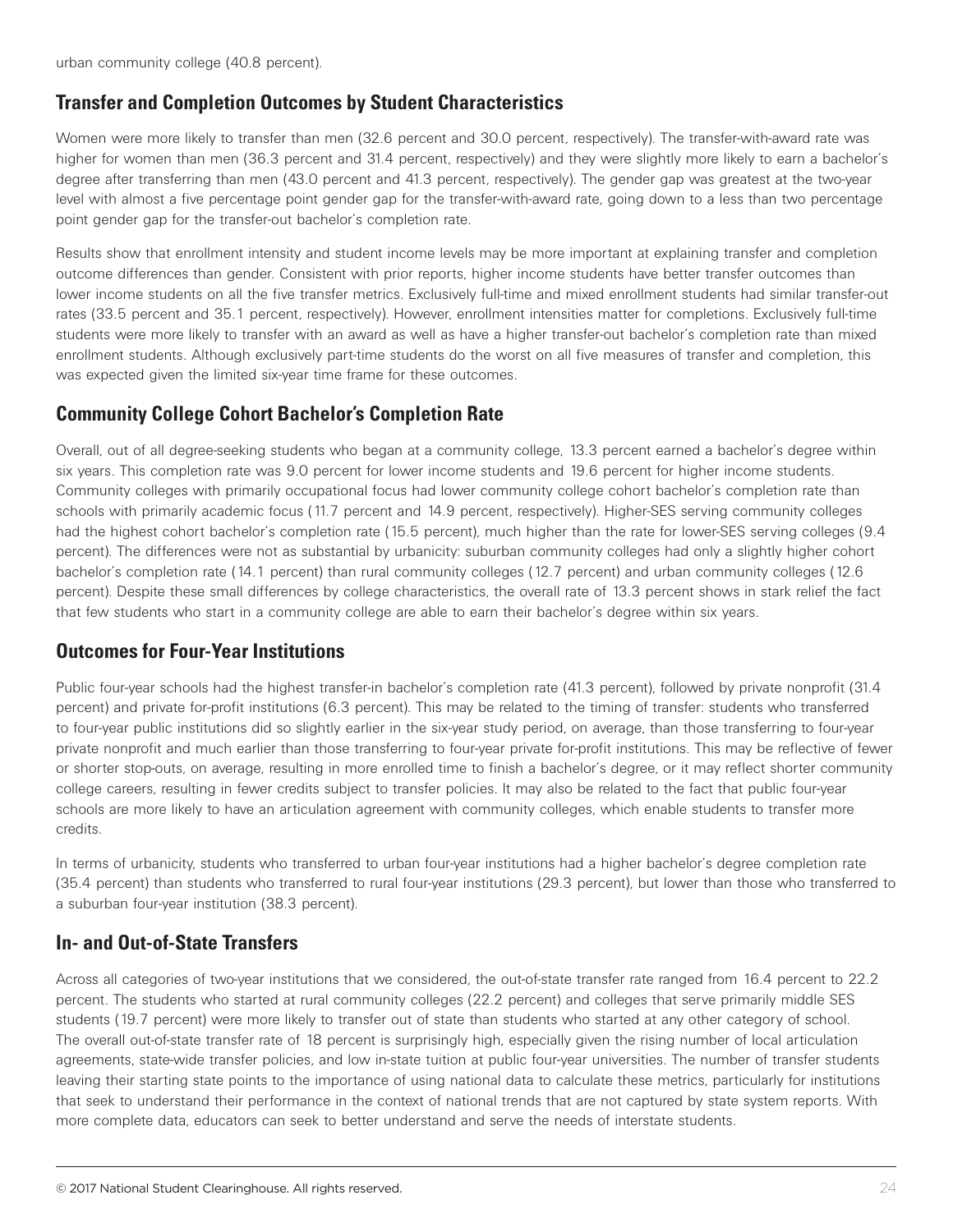## **Trends in Key Transfer Metrics**

This report updates the transfer performance metrics that were first introduced in the 2016 Tracking Transfer report. The original report examined the outcomes of students who began college in fall 2007. The 2010 cohort was 18 percent larger than the 2007 cohort[1], in line with the enrollment increases in community colleges during the Great Recession. The 2010 cohort was also much more likely to be over age 24 (24 percent vs 19 percent of the students), and slightly less likely to have enrolled fulltime (by about one-half of a percentage point), than the students who started in 2007. These changes are similar to those in the student population at all types of institutions before and after the recession (see Signature Reports 6 and 12). The results for the 2010 cohort, however, revealed changes in some but not all transfer metrics. Specifically, the three-year trends in the transfer-out bachelor's completion rate (42.2 percent), and the transfer-in bachelor's completion rate for both four-year public (41.3 percent) and private nonprofit (31.4 percent) schools remained relatively the same from 2007 to 2010. The transfer-out rate, however, decreased from 33 percent to 31.5 percent. There was also a decrease in the community college cohort bachelor's degree completion rate (13.3 percent vs 14 percent). While the direction of the change in the cohort completion rate is not encouraging, some of it may be attributable to the cohort's older and more part-time students. It is also important to note that there were slight changes in definitions between this report and the original Tracking Transfer report, which may result in minor differences in the results. Internal validation checks, however, were made to make sure reliable comparisons can be made between the statistics from the 2007 CCRC report and this report (See Appendix A: Methodological Notes for detailed description of the definitions.

[1] The coverage rate for community colleges in the Clearinghouse data increased by about 5 percent in this period.

### **Annual Reporting on Key Transfer Metrics**

The results in this report will help provide educators, researchers, and policymakers with the context and information needed to better serve the substantial number of students who begin their postsecondary careers at two-year institutions with the intent of completing a bachelor's degree. The results can be used for institution-level benchmarking, monitoring and evaluation, as well as to inform and guide state- and national-level policymaking and goal setting.

This report is the first in an annual series to be published by the National Student Clearinghouse Research Center. By calculating the five key metrics consistently over time, it will enable states and institutions to track progress year over year, leading to better understanding of the impacts of institutional characteristics, student demographics and enrollment trends, as well as new policies and practices as they are introduced.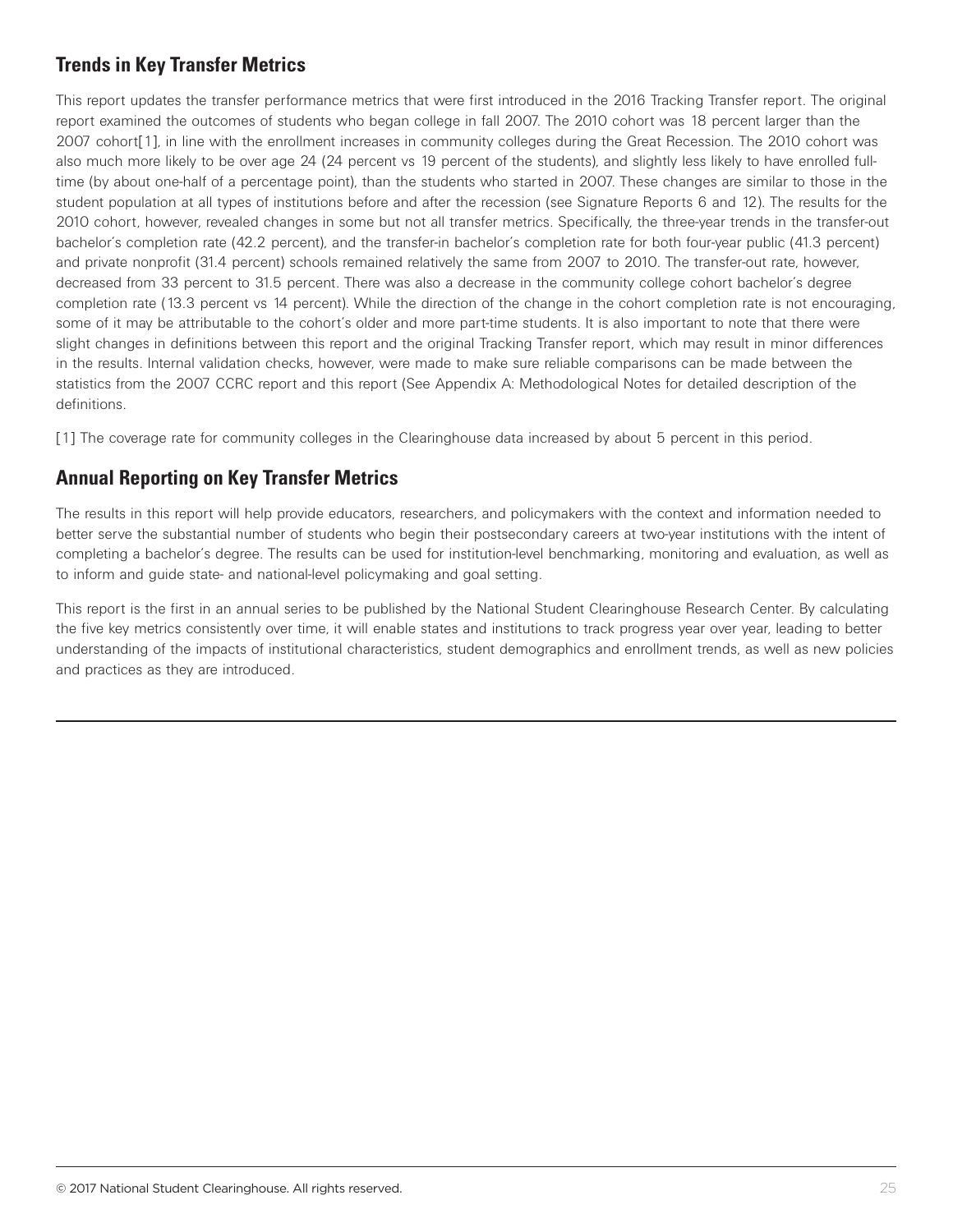# APPENDIX A: METHODOLOGICAL NOTES

This report presents a set of transfer-related measures for two-year public institutions and four-year institutions. It focuses on transfer and degree and certificate completion for the cohort of first-time-in-college degree-seeking students who started their postsecondary education at U.S. two-year public institutions (community colleges) in the fall of 2010. Overall, there were 852,439 degree-seeking students in the fall 2010 cohort. The study tracks this cohort for six years, from August 13, 2010, through August 14, 2016, examining a set of metrics for community colleges and four-year institutions, including the number of students who transferred to four-year institutions, students who transferred with an associate degree or certificate earned at their starting community college, and those who earned a bachelor's degree at their four-year destination institution. The results are disaggregated by student-level characteristics (enrollment intensity, family income level, and gender), institutional sector (public, private nonprofit and private for-profit), and institutional-level characteristics (selectivity, program mix, average students' social economic status, and urbanicity).

### **National Coverage of the Data**

The National Student Clearinghouse® (the Clearinghouse) is a unique and trusted source for higher education enrollment and degree verification. Since its creation in 1993, the participation of institutions nationwide in Clearinghouse data-collection programs has steadily increased. For fall 2010, the overall coverage rate nationally was 92.5 percent of students enrolled at all Title IV-eligible, degree-granting institutions. The coverage rate for students at community colleges was 97.2 percent. Today, Clearinghouse data include more than 3,600 colleges and 96.7 percent of U.S. college enrollments, including 99.4 percent of enrollments in community colleges. Due to its unique student-level approach to data collection, the Clearinghouse data provide opportunities for analysis not afforded by commonly used institution-level national databases.

The enrollment data used in this report provide an unduplicated headcount for the fall 2010 first-time-in-college student cohort. Clearinghouse data track enrollments nationally and are not limited by institutional and state boundaries. Moreover, because this database is comprised of student-level data, researchers can use it to link concurrent as well as consecutive enrollments of individual students at multiple institutions. For instance, in the National Center for Education Statistics (NCES) and the Integrated Postsecondary Education Data System (IPEDS), concurrent and transfer enrollments remain unlinked and, therefore, are counted as representing separate individuals. There are nationally representative samples (e.g., National Education Longitudinal Study, NELS:88/2000; Beginning Postsecondary Students Longitudinal Study, Educational Longitudinal Study, ELS:02; etc.) that are based on linked student-level data. However, these samples have limitations in terms of the currency of the data as well as its uses. For example, they typically cannot be used to produce regional or state-level results, and their lengthy data collection methods mean that results are often several years old by the time they are released.

### **Cohort Identification, Data Cut, and Definitions**

Focusing on the cohort of first-time-in-college degree-seeking students who started their postsecondary studies at U.S. community colleges in the fall of 2010, this report examines completion over a span of six years, through August 14, 2016. The initial data extraction had 1,394,585 students who showed at least one enrollment record lasting 21 days or more, between August 9 and October 31 of 2010. This initial dataset excludes students without an active enrollment status - full-time or parttime- in their first term. After excluding non-degree seeking students (480,331) and students defined as dual enrollment students (217,487), the final cohort had 852,439 students (some students may have been in both non-degree seeking and dual enrollment students groups).

Below is the more detailed description of the definitions made to identify the study cohort.

To limit the cohort to first-time undergraduate students only, the study uses data from the Clearinghouse's StudentTracker and DegreeVerify services to confirm that students included in the study (1) showed no previous college enrollment, and (2) had not completed a college degree prior to the first day of enrollment in fall 2010.

Both current and former dual enrollment students were excluded from the cohort. Current dual enrollment students are those who were enrolled in both high school and college courses during fall 2010. Former dual enrollment students are first-time college students in fall 2010 who had previously enrolled in college courses while still in high school.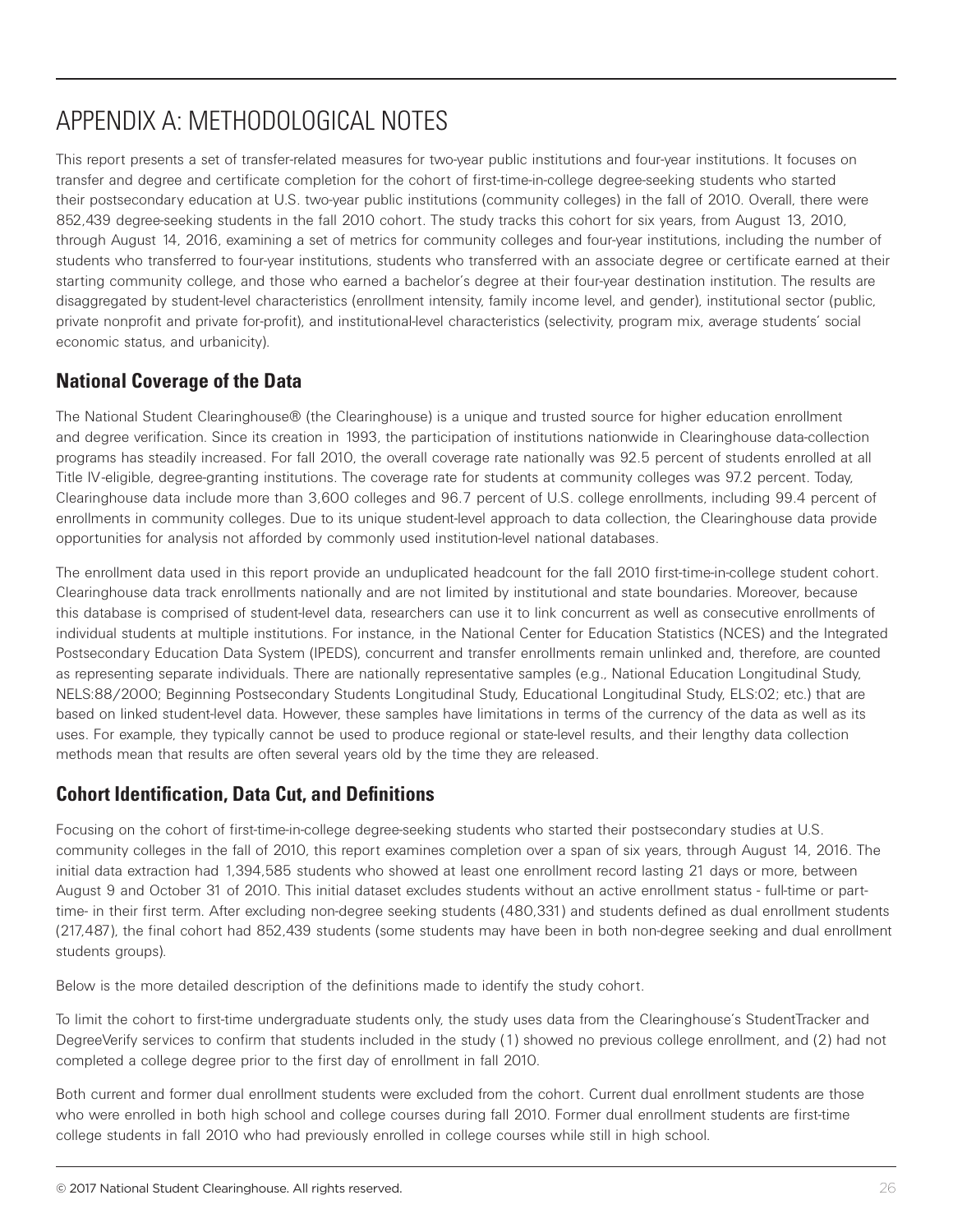In defining the study cohort, it was necessary to identify a coherent set of first-enrollment records that would as closely as possible represent a starting point for the fall 2010 cohort of first-time-in-college students. With this goal in mind, the researchers excluded enrollment records that were either (1) not clearly interpretable within the study's framework and data limitations or (2) inconsistent with the experiences of first-time college enrollment that were the focus of the analysis. For students who showed concurrent enrollments at different institutions in the fall 2010 term, one primary starting community college was selected for each student according to the following decision rules:

- 1. Choose the enrollment record with the earliest term begin date
- 2. If the first decision rule did not result in a single record being selected, then a record with the latest term end date was selected
- 3. If the second decision rule did not result in a single record being selected, then a record was selected at random

Because our outcomes of interest were transfer to and completion at a four-year institution, we focused analyses on degreeseeking students only. Consequently, we attempted to exclude non-degree-seeking, casual course takers from the cohort. For students who first enrolled in a community college, degree-seeking students should meet one of the following criteria: (1) at least one full-time or graduated status during the first year or (2) at least two enrollment records, with at least one at three-quarter or both at half-time statuses.

In summary, the study cohort included students who fulfilled all of the following conditions:

Enrolled in a Title IV institution in fall 2010. This was defined as any term with a start date between August 9 and October 31, 2010, inclusive;

- 1. Did not have an enrollment record prior to their first fall term, as per the Clearinghouse data;
- 2. Did not receive any degree or certificate from a postsecondary institution prior to the first day of enrollment in fall 2010, according to Clearinghouse data;
- 3. Had at least one legitimate enrollment status lasting 21 days or more in the initial term;
- 4. Were 18 or older when first enrolled (a proxy used to exclude dual enrollment students from the cohort);
- 5. Showed intent to seek a degree or certificate. That is:
	- (a) Enrolled full-time for at least one term before August 14, 2011, or
	- (b) Enrolled at least half-time for any two terms before December 31, 2011, or
	- (c) Enrolled at least two terms with at least one term with three-quarter status before December 31, 2011.

#### **Enrollment Intensity**

For this report, enrollment intensity is classified as exclusively full-time throughout the study period, exclusively part-time throughout the study period, or mixed enrollment (including both full-time and part-time enrollments). For students who earned a bachelor's degree within the study period, we consider all their enrollments, at all institutions attended, through the first completion at a four-year institution. For students who only earned a certificate or associate degree within the study period, we consider their enrollments through their first completion at a two-year institution. For students who did not complete any award, we consider all their enrollments during the study period, at all institutions attended. Summer terms (defined as terms with both the start date and the end date falling between May 1 and August 31 in any given year) and short terms (defined as terms lasting less than 21 days) were excluded from consideration.

For terms in which a student showed concurrent enrollment (i.e., records from two or more institutions that overlapped by 30 days or more), the two highest-intensity enrollments were added. For example, a student concurrently enrolled half-time at two institutions was categorized as enrolled full-time for that term. Overall, the "exclusively full-time enrollment" designation was assigned to students whose enrollment for each term under consideration showed one of three situations: (1) the enrollment record showed full-time enrollment status; or (2) for terms with concurrent enrollments, the two highest-intensity enrollment records included at least one full-time enrollment or three-quarter enrollment status; or (3) for terms with concurrent enrollments, the two highest-intensity enrollment records both reflected half-time enrollment.

The "exclusively part-time enrollment" designation was assigned to students whose enrollment for each term under consideration showed one of the two following situations: (1) the enrollment record showed three-quarter or half-time or less than half-time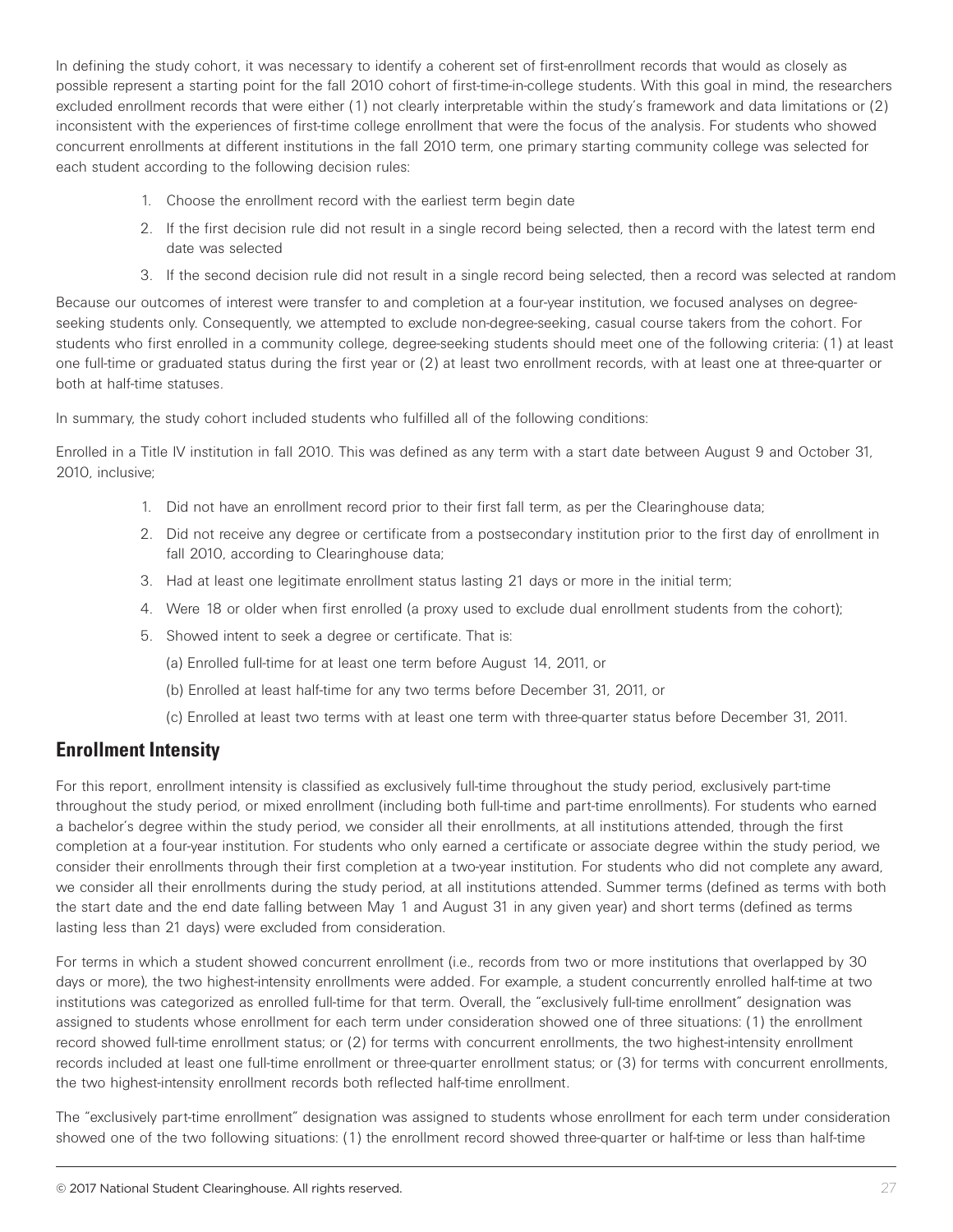enrollment or (2) for terms with concurrent enrollments, the two highest-intensity enrollment records included some combination of half-time and less than half-time enrollments, but no full-time or three-quarter enrollment, and no more than one half-time enrollment.

The mixed enrollment category was applied to students who showed a combination of full-time and part-time enrollments across the terms under consideration.

#### **Student Variables-Transfer Students**

We categorized students as transfer students if they were first-time-ever-in-college, degree-seeking students who enrolled at a community college in the fall 2010 term and subsequently enrolled in a four-year institution before August 14, 2016. Of the fall 2010 cohort, 31.5 percent ( $n = 268,749$ ) were defined as transfer students.

#### **Student Variables- Income**

We created a proxy measure of student household income by geocoding students' home address records from the Clearinghouse and matching each student's geocode with U.S. Census data on median household income at the level of the census tract. The census tract is a more precise geographical area than a ZIP code and therefore more likely to be homogeneous in demography (Crosta, Leinbach, & Jenkins, 2006; Geronimus & Bound, 1998). We then defined students from census tracts with median household incomes in the bottom 40 percent nationally as lower income students. Lower income students comprised 30.3 percent (n = 258,048) of the fall 2010 cohort and 24.9 percent (n = 66,801) of transfer students. Similarly, we used this procedure to define students from census tracts with median household incomes in the top 40 percent nationally as higher income. Higher income students comprised 28.6 percent ( $n = 244,008$ ) of the fall 2010 cohort and 36.2 percent ( $n = 97,357$ ) of transfer students. We excluded students in the middle income quintile (the middle 20 percent) from income comparisons in order to emphasize the differences between lower and higher income students.

#### **Community Colleges and Four-Year Institutions**

While we relied primarily on IPEDS 2015-16 data to categorize institutions as community colleges and four-year institutions, we revised the IPEDS categorization for some institutions that offer relatively few bachelor's degree programs. These institutions are listed as public four-year institutions in IPEDS but are more accurately categorized as community colleges based on their history, mission, and degree mix. The revisions are based on IPEDS data on Carnegie Classifications, program offerings, mix of associate versus bachelor's degrees awarded, and membership in national associations (mainly, the American Association of Community Colleges) to categorize institutions as either community colleges or four-year institutions. We excluded institutions in the U.S. Virgin Islands and Puerto Rico, yielding 865 community colleges and 1,992 four-year institutions in the final analytic sample.

### **Four-Year Sector**

We disaggregated findings by four-year institutional sector using information merged from IPEDS. In the final analytic sample of four-year institutions, there were 647 public institutions, 1,079 private nonprofit institutions, and 217 private for-profit institutions, which accounted for 73 percent, 18 percent, and 8 percent of transfer enrollments from the 2010 cohort, respectively.

### **Selectivity**

We used the 2015 Carnegie Undergraduate Profile Classification indicators, accessed through IPEDS, to categorize four-year institutions into three groups: very selective, moderately selective, and nonselective. There were 389 very selective institutions, 627 moderately selective institutions, and 826 nonselective institutions accounting for 22 percent, 44 percent, and 32 percent of transfer enrollments from the fall 2010 cohort, respectively. There was no selectivity information available through IPEDS for 150 of the four-year institutions, which accounted for less than two percent of the transfer enrollments.

## **Program Mix**

To capture potential differences in student outcomes resulting from the types of programs offered at different colleges, we categorized community colleges based on their mix of academic and occupational associate degrees awarded. We used data from IPEDS 2015-16 data to group institutions into "primarily academic" and "primarily occupational" categories based on the ratio of academic to occupational associate degrees awarded by the institution. We classified colleges that awarded 50 percent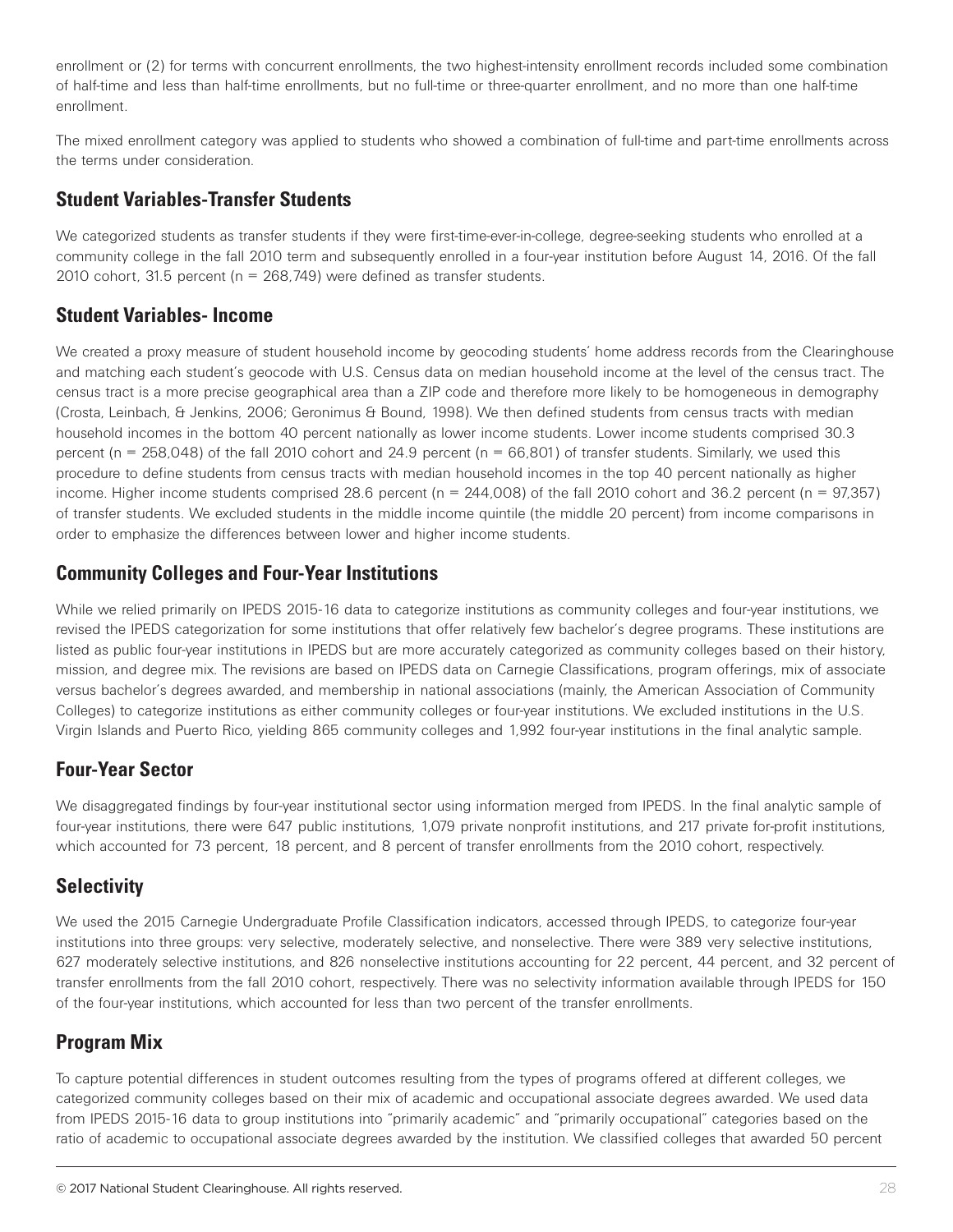or more of their associate degrees in occupational fields (as opposed to associate of arts, associate of science, or associate of general education degrees) as primarily occupational and those that awarded less than 50 percent of their associate degrees in occupational fields as primarily academic. Overall, we classified 480 community colleges as primarily occupational and 369 as primarily academic.

## **Urbanicity**

In our analysis, we used the location of each community college as a proxy measure of the likely availability of four-year options. We used IPEDS data on institutional locale to categorize community colleges and four-year institutions into three categories: urban, suburban/town, and rural.

### **Average Student Socioeconomic Status (SES)**

We created a student-level SES variable by using U.S. Census data to derive a standardized composite of the median household income, educational attainment, and occupational profile of each student's home census tract. We then created an institutionlevel SES measure by taking the median student SES score for either all enrolled students (at community colleges) or all transfer students (at four-year institutions) in the fall 2010 cohort. Each institution was placed into lower, middle, or top quintiles based on the median SES score of its student population (see Crosta, Leinbach, & Jenkins, 2006).

# APPENDIX B: RESULTS TABLES

Download at https://nscresearchcenter.org/wp-content/uploads/Sig13AppendixB.xlsx

# APPENDIX C: STATE-LEVEL RESULTS

Download at https://nscresearchcenter.org/wp-content/uploads/Sig13AppendixC.xlsx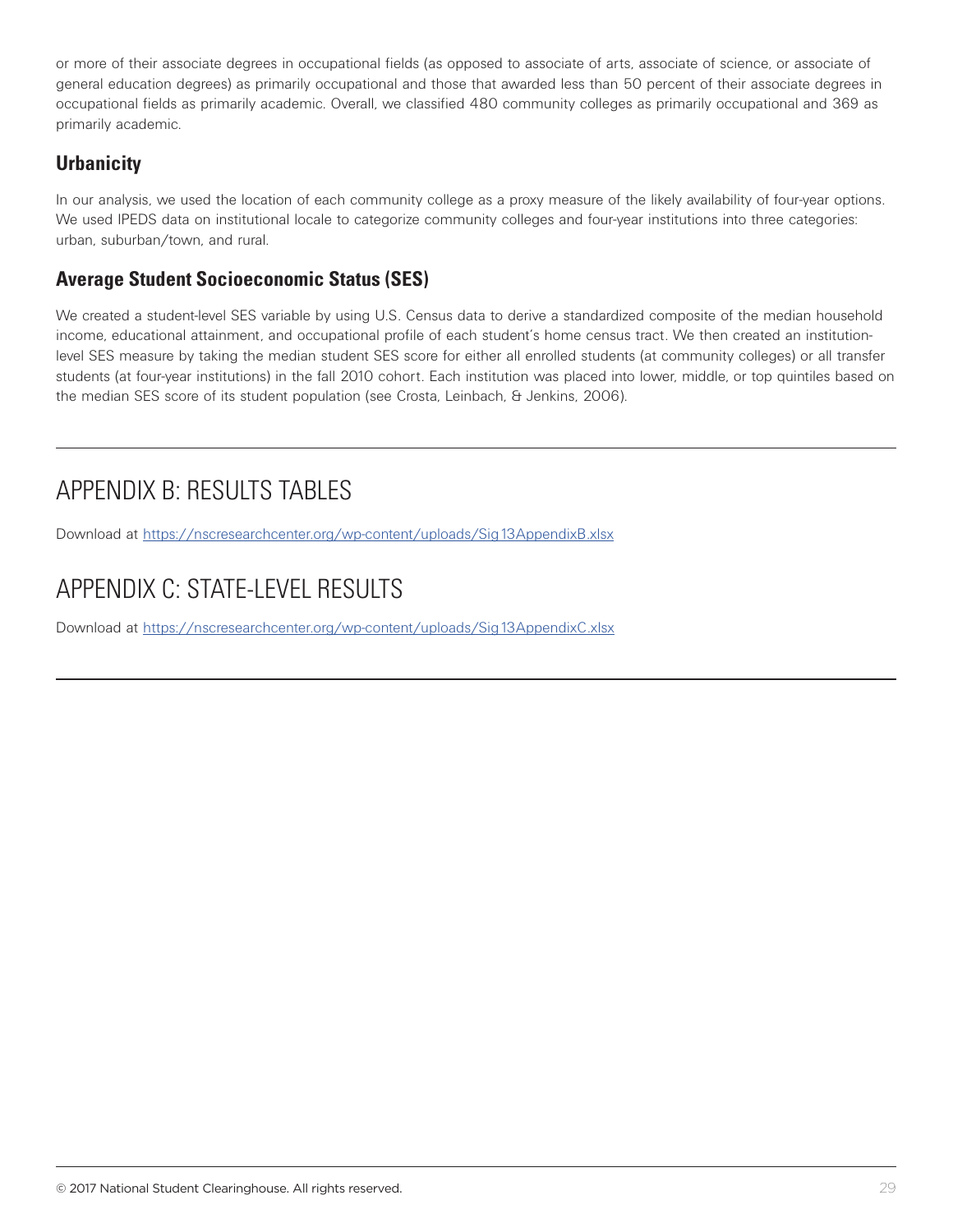# **REFERENCES**

Bailey, T. (2012). Can community colleges achieve ambitious graduation goals? In Kelly, A. P., & Schneider, M. (Eds), Getting to graduation: the completion agenda in higher education (pp. 73-101) Baltimore, MD: Johns Hopkins University Press, 2012

Bailey, T. & Cho, S. (2010). Issue brief: Developmental education in community colleges prepared for: The White House Summit on Community College. Community College Research Center. Teachers College Columbia University .Retrieved from http://www2.ed.gov/PDFDocs/college-completion/07-developmental-education-in-community-colleges.pdf.

Borden, V. (2004). Accommodating student swirl: When traditional students are no longer the tradition. CHANGE: The Magazine of Higher Education Learning, 36 (2), 10-17

Crook, D., Chellman, C. C., & Holod, A. (2012). Does earning an associate degree lead to better baccalaureate outcomes for transfer students? New York, NY: City University of New York, Office of Policy Research. Retrieved from https://www.cuny.edu/about/administration/offices/ira/opr/papers/associate\_degree.pdf

Crosta, P. M., Leinbach, T., & Jenkins, D. (with Prince, D., & Whittaker, D.). (2006). Using census data to classify community college students by socioeconomic status and community characteristics (CCRC Research Tools No. 1). New York, NY: Columbia University, Teachers College, Community College Research Center.

Doyle, W. R. (2009). Impact of increased academic intensity on transfer rates: An application of matching estimators to studentunit record data. Research in Higher Education, 50, 52-72.

Ehrenberg, R. G., & Smith, C. L. (2004). Analyzing the success of student transitions from 2- to 4-year institutions within a state. Economics of Education Review, 23(1), 11-28.

Friedel, J. N., & Wilson, S. L. (2015). The new reverse transfer: A national landscape. Community College Journal of Research and Practice, 39(1), 70-86. doi: 10.1080/10668926.2014.882805

Handel, S. J. (2014). Under Match and the Community College Student. Change, 46(1), 35-39. doi:10.1080/00091383.2014.86 7211

Geronimus, A. T., & Bound, J. (1998). Use of census-based aggregate variables to proxy for socioeconomic group: Evidence from national samples. American Journal of Epidemiology, 148(5), 475–486.

Hannenmann, L., & Hazenbush, M. (2014). On the Move: Supporting Student Transfer.

Retrieved from Boston, MA: http://www.nebhe.org/info/pdf/policy/TransferPolicyScan\_Final.pdf (03/24/16)

Hodara, M., Martinez-Wenzl, M., Stevens, D., & Mazzeo, C. (2016). Improving credit mobility for community college transfer students: Findings and recommendations from a 10-state study. Portland, OR: Education Northwest. Retrieved from http://educationnorthwest.org/resources/improving-credit-mobility-community-college-transfer-students

Ishitani, T. T. (2006). Studying attrition and degree completion behavior among first-generation college students in the United States. The Journal of Higher Education 77(5), 861-885. The Ohio State University Press. Retrieved April 13, 2016, from Project MUSE database.

Jenkins, D., & Fink, J. (2016). Tracking transfer: New measures of institutional and state effectiveness in helping community college students attain bachelor's degrees. New York, NY: Community College Research Center, Teachers College, Columbia University. Retrieved from http://ccrc.tc.columbia.edu/publications/tracking-transfer-institutional-state-effectiveness.html

Kopko, E., & Crosta, P. (2016). Should community college students earn an associate degree before transferring to a 4-Year institution? Research in Higher Education, 57(2), 190-222. doi: 10.1007/s11162-015-9383-x

Lichtenberger, E. l., & Dietrich, C. (2017). The community college penalty? Examining the bachelor's completion rates of community college transfer students as a function of time. Community College Review, 45(1), 3-32.